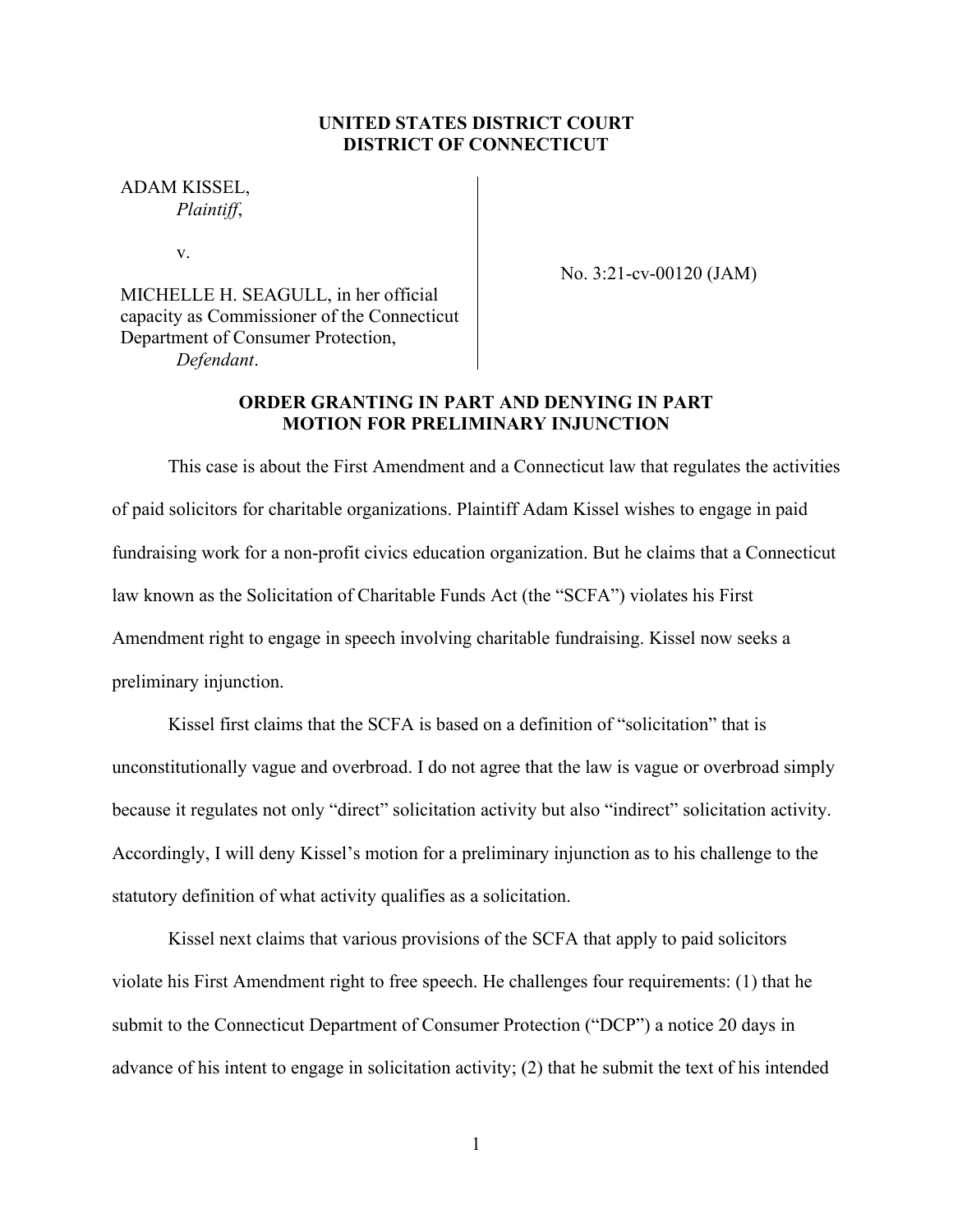solicitations to the DCP; (3) that he tell prospective donors what percentage of their donation will be given to the charitable organization; and (4) that he keep records of donors and donations for the DCP to inspect.

Because every one of these requirements is predicated on a content-based evaluation of the subject matter of Kissel's speech, I conclude that they are subject to strict scrutiny and that Kissel has established a strong likelihood of success under the demanding strict scrutiny standard. Except as to one of the four requirements (that he tell prospective donors what percentage of their donations will be given to the charitable organization), I conclude that Kissel has shown irreparable harm and that the balance of equities and the public interest weigh in his favor. Accordingly, I will grant the motion for a preliminary injunction to enjoin the Commissioner's enforcement of the requirement that he submit a notice 20 days before engaging in solicitation, to enjoin the requirement that he submit the text of his intended solicitations, and to enjoin the requirement that he keep records of his donors and donations so that they may be subject to inspection by the DCP.

#### **BACKGROUND**

Kissel has substantial experience in higher education policy and philanthropy.<sup>1</sup> He has a contract for payment of an hourly fee to engage in charitable fundraising on behalf of the Jack Miller Center (the "JMC"), a non-profit 501(c)(3) organization that seeks to promote "education about America's founding principles and history."<sup>2</sup> Under the terms of his contract with the JMC, Kissel will seek to identify prospective donors for the JMC, some of whom are located in Connecticut.<sup>3</sup> According to Kissel, "Connecticut is a high priority state for me to be able to

<sup>&</sup>lt;sup>1</sup> Doc. #1 at 3 (¶ 14); Doc. #13-2 at 2 (¶ 6).

<sup>&</sup>lt;sup>2</sup> Doc. #1 at 4 ( $\sqrt{\P(}17, 19{\text -}20)$ ; Doc. #13-2 at 2 ( $\P($  $| 6, 8)$ .

<sup>&</sup>lt;sup>3</sup> Doc. #1 at 4  $(\sqrt{21})$ ; Doc. #13-2 at 2  $(\sqrt{9})$ .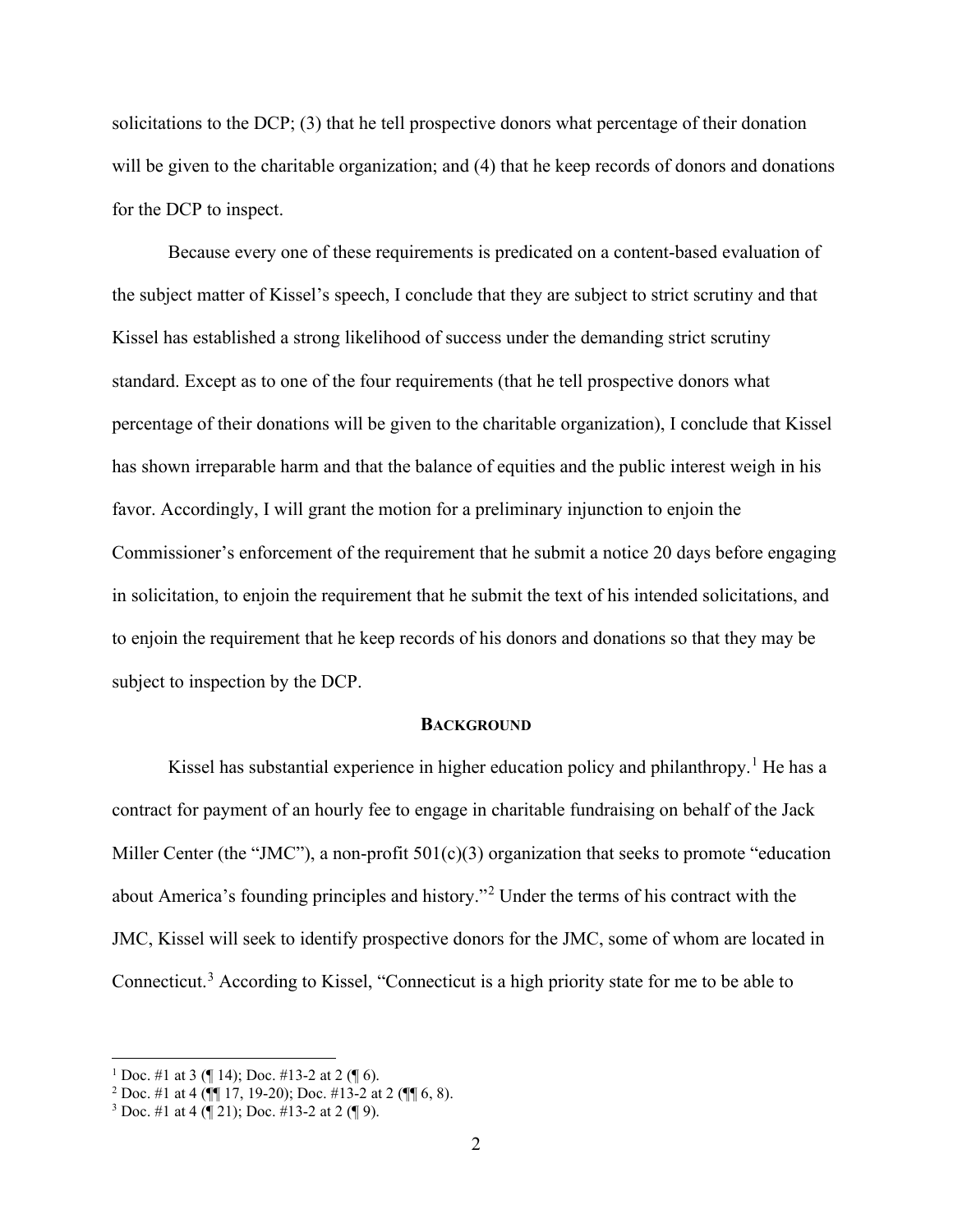engage in direct outreach to prospective donors. I have identified several large donors who live in Connecticut and have an interest in civic education."<sup>4</sup>

The SCFA imposes certain regulations on charitable solicitation activity in Connecticut.

*See* Conn. Gen. Stat. § 21a-175 *et seq*. The Act is enforced by the Connecticut DCP, and Kissel

has filed this action against the defendant Michelle H. Seagull in her official capacity as

Commissioner of the DCP.<sup>5</sup>

Kissel's anticipated fundraising activity on behalf of the JMC would subject him to

regulation as a "paid solicitor" under the SCFA. The SCFA defines a paid solicitor as:

[A] person who for any consideration, other than any nonmonetary gift of nominal value awarded to a volunteer solicitor as an incentive or token of appreciation, performs for a charitable organization any service in connection with which contributions are solicited by such person or by any person he directly or indirectly employs, procures or engages to solicit for such compensation.

Conn. Gen. Stat. § 21a-190a(7).

The SCFA imposes numerous requirements on paid solicitors that are relevant to this

lawsuit. First, a paid solicitor must register with the DCP on an annual basis and pay a fee. *See* 

Conn. Gen. Stat. § 21a-190f(a).<sup>6</sup>

Second, a paid solicitor must file a solicitation notice with the DCP at least 20 days

before beginning a solicitation campaign. This 20-day advance notice must include a description

of the solicitation event or campaign as well as a copy of the solicitor's contract with the

<sup>4</sup> Doc. #13-2 at 3 (¶ 13); *id.* at 4 (¶¶ 16-17) (noting other non-profit organizations beyond the JMC that Kissel would like to fundraise for in Connecticut).

<sup>5</sup> *Id.* at 3 (¶ 13).

 $6$  This provision of the SCFA states as follows: "(a) No person shall act as a paid solicitor unless such person has first registered with the department. Registration shall be in a form prescribed by the commissioner, shall be certified by the paid solicitor as true and correct to the best of the solicitor's knowledge and shall be accompanied by a fee in the amount of five hundred dollars. The application shall contain such information as the department shall require. Each registration shall be valid for one year and may be renewed for additional one-year periods." Conn. Gen. Stat. § 21a-190f(a). Although the registration requirement is discussed in the parties' papers, Kissel does not challenge the requirement for purposes of his motion for preliminary injunction.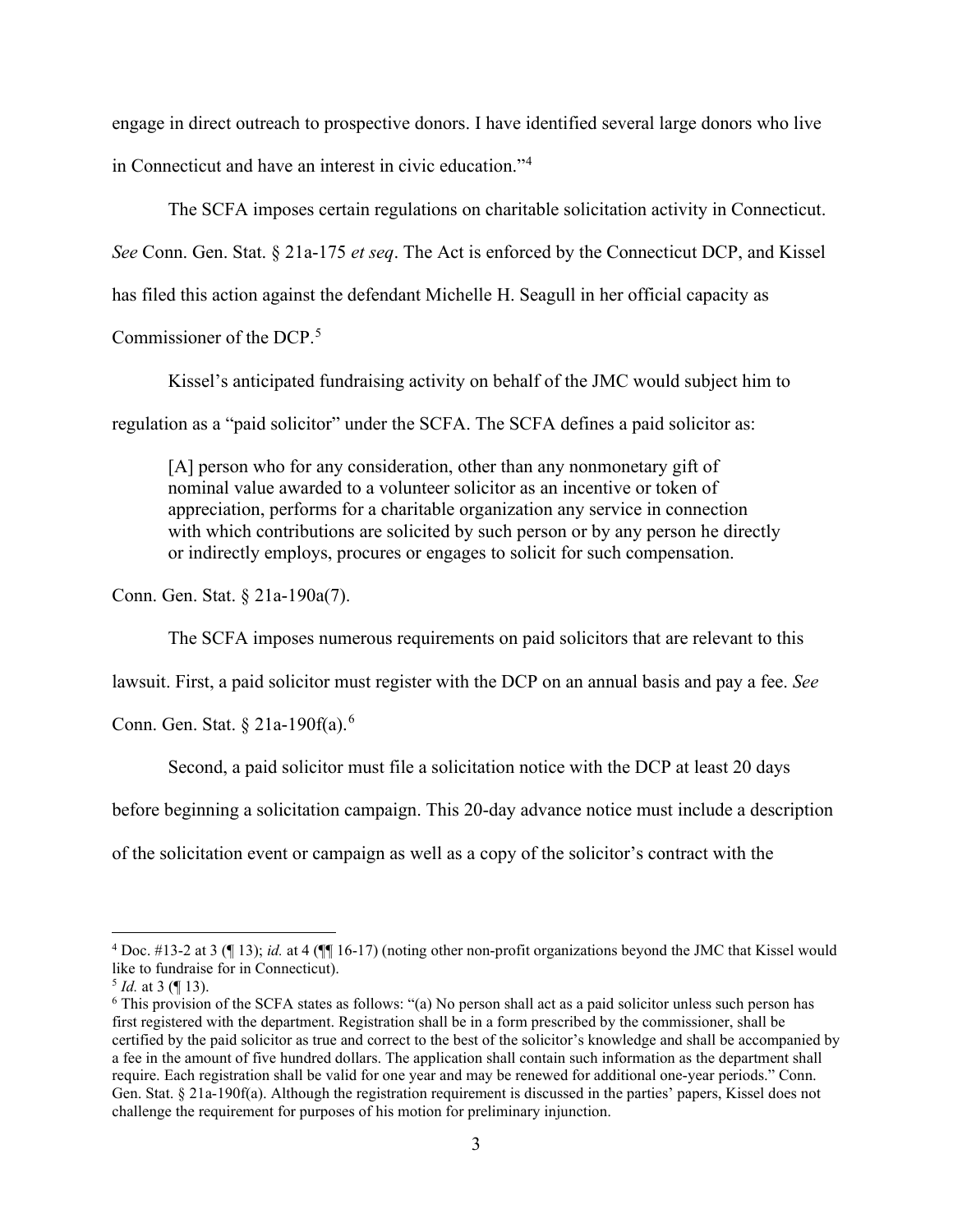organization. *See* Conn. Gen. Stat. § 21a-190f(c).<sup>7</sup> I will call this requirement the "20-day notice requirement."

Third, as part of the 20-day notice requirement, a paid solicitor must submit to the DCP a copy of any "campaign solicitation literature, including the text of any solicitation to be made orally." *Ibid.* I will call this requirement the "literature requirement."

Fourth, a paid solicitor must disclose to a prospective donor the fact that he or she is a

paid solicitor and the percentage of the gross revenue that the charitable organization shall

receive from the solicitor's campaign. *See* Conn. Gen. Stat. § 21a-190f(e).<sup>8</sup> I will call this

requirement the "financial disclosure requirement."

Fifth and finally, a paid solicitor must keep records containing the identities of donors

and their contribution amounts for at least three years and make these records available to the

DCP for inspection upon request. Conn. Gen. Stat.  $\S 21a-190f(k)$ .<sup>9</sup> I will call this requirement the

<sup>&</sup>lt;sup>7</sup> This provision of the SCFA states as follows: "(c) No less than twenty days prior to the commencement of each solicitation campaign, a paid solicitor shall file with the department a copy of the contract described in subsection (d) of this section and shall complete a solicitation notice in a form prescribed by the commissioner. A solicitation notice shall be certified by the paid solicitor as true and correct to the best of the solicitor's knowledge and shall include a description of the solicitation event or campaign, the location and telephone number from which the solicitation is to be conducted, the names and residence addresses of all employees, agents or other persons however styled who are to solicit during such campaign and the account number and location of all bank accounts where receipts from such campaign are to be deposited. Copies of campaign solicitation literature, including the text of any solicitation to be made orally, shall be submitted to the department. The charitable organization on whose behalf the paid solicitor is acting shall certify that the solicitation notice and accompanying material are true and complete. Prior to the commencement of such solicitation campaign, the commissioner shall publicize such solicitation by posting on the department's web site information describing the terms of the contract between the paid solicitor and the charitable organization, the dates of such solicitation campaign and the percentage of the raised funds to be retained by the paid solicitor. The commissioner may publicize such solicitation through any additional means the commissioner deems appropriate." Conn. Gen. Stat. § 21a-190f(c).

<sup>&</sup>lt;sup>8</sup> This provision of the SCFA states as follows: "(e) A paid solicitor shall, prior to orally requesting a contribution, and at the same time at which a written request for a contribution is made, clearly and conspicuously disclose at the point of solicitation such solicitor's name as on file with the department, the fact that such solicitor is a paid solicitor and the percentage of the gross revenue which the charitable organization shall receive as identified in subsection (d) of this section." Conn. Gen. Stat. § 21a-190f(e).

<sup>9</sup> This provision of the SCFA states as follows: "(k) A paid solicitor shall maintain during each solicitation campaign and for not less than three years after the completion of each such campaign the following records, which shall be available to the department for inspection upon request: (1) The name and address of each contributor and the date and amount of the contribution, provided the department shall not disclose this information except to the extent necessary for investigative or law enforcement purposes; (2) the name and residence of each employee, agent or other person involved in the solicitation; and (3) records of all income received and expenses incurred in the course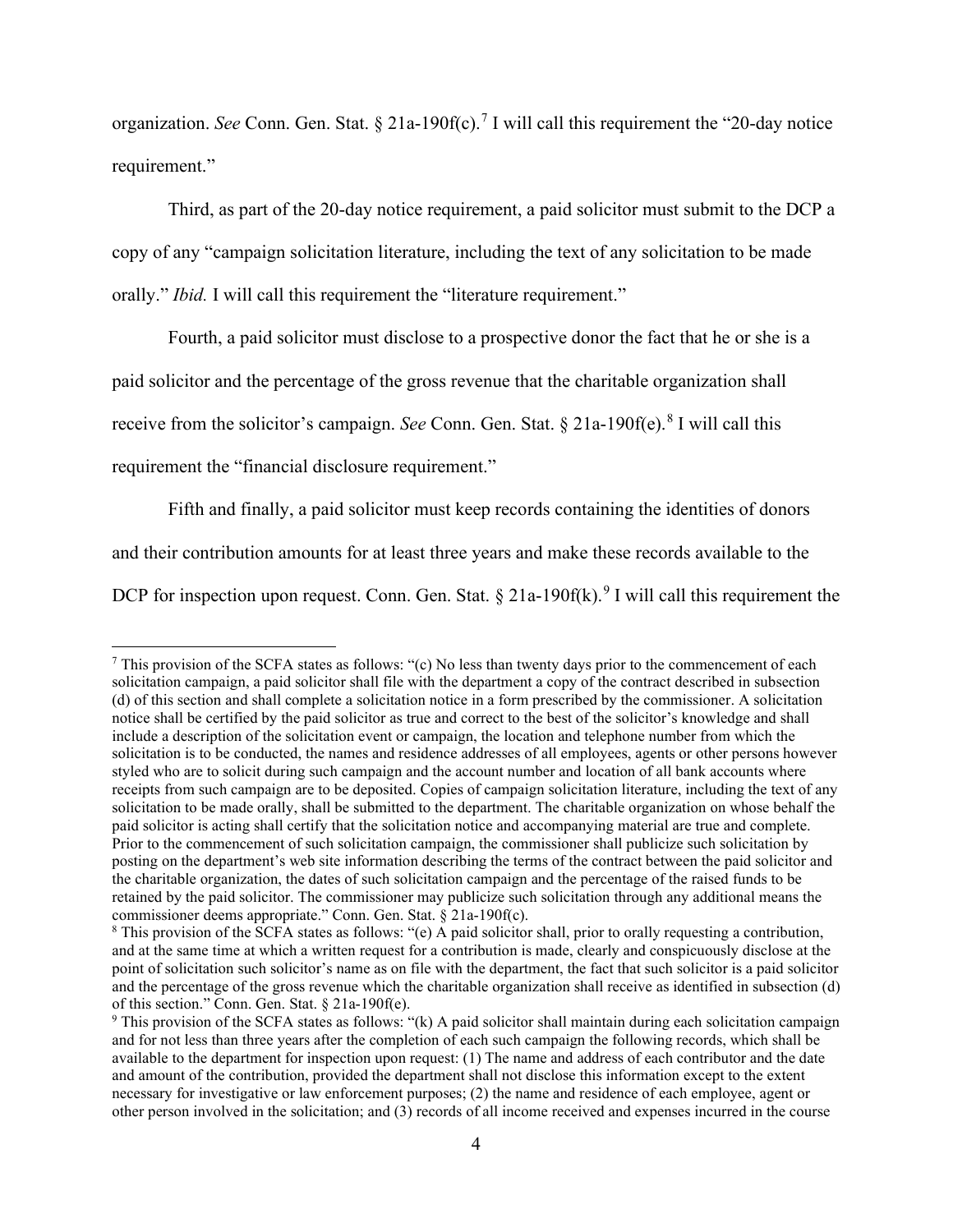"donor record-keeping and inspection requirement."

Connecticut law includes enforcement provisions for violations of the SCFA. The Commissioner may deny, suspend, or revoke the registration of any paid solicitor who violates the SCFA.<sup>10</sup> Moreover, any person who knowingly violates the requirements of the SCFA may be fined up to  $$5,000$  and/or imprisoned for up to one year.<sup>11</sup>

According to Kissel, he is not currently engaging in paid fundraising for the JMC or other charitable organizations because this "would subject me to a host of requirements that burden my right to speak freely."<sup>12</sup> Kissel has instead filed this lawsuit and now moves for a preliminary injunction. He argues that the SCFA's definition of solicitation activity is unconstitutionally vague and overbroad. He further argues that four of the SCFA's requirements—including the 20 day notice requirement, the literature requirement, the financial disclosure requirement, and the donor record-keeping and inspection requirement—violate his First Amendment rights. As Kissel made clear at oral argument, he seeks a preliminary injunction only to enjoin the DCP from enforcing the SCFA and these requirements against him, not against other persons who may qualify as paid solicitors.

#### **DISCUSSION**

A preliminary injunction is an extraordinary form of relief that a court may enter only if it makes certain findings in a plaintiff's favor. When a plaintiff seeks to enjoin the government's enforcement of a statutory or regulatory scheme, a federal court may not enter an injunction unless the plaintiff shows (1) that the plaintiff is suffering irreparable harm, (2) that the plaintiff has a clear and substantial likelihood of success on the merits, (3) that the balance of equities tips

of the solicitation campaign." Conn. Gen. Stat. § 21a-190f(k).

<sup>10</sup> *See* Conn. Gen. State. § 21a-190l(a).

<sup>11</sup> *See* Conn. Gen. State. § 21a-190l(c).

<sup>12</sup> Doc. #13-2 at 3-4 (¶ 15); *see also id.* (¶¶ 16-17).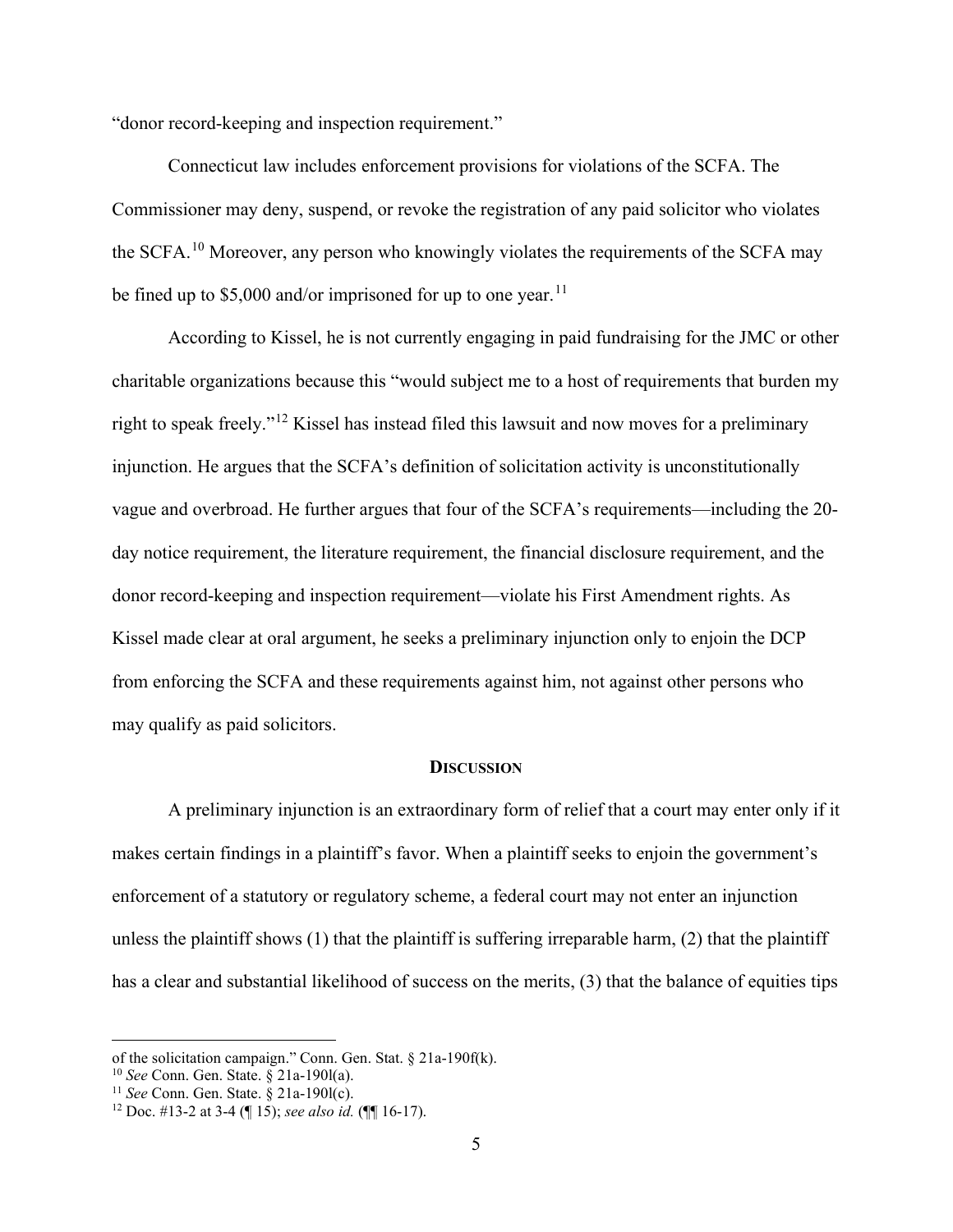in the plaintiff's favor rather than the defendant's favor, and (4) that an injunction is in the public interest. *See Pharaohs GC, Inc. v. U.S. Small Bus. Admin.*, 990 F.3d 217, 225 (2d Cir. 2021); *Otoe-Missouria Tribe of Indians v. N.Y. State Dep't of Fin. Servs.*, 769 F.3d 105, 110 (2d Cir. 2014). This standard reflects an understanding that governmental policies enacted consistent with democratic principles are entitled to a high degree of deference and should not be enjoined lightly. *Id.* at 110. I will first address the requirement of a likelihood of Kissel's success on the merits before turning to whether he has shown irreparable harm and whether the balance of the equities and public interest weigh in his favor.<sup>13</sup>

### *A. Likelihood of success on the merits*

Kissel challenges several provisions of the SCFA. First, he raises a vagueness and overbreadth challenge to the definition of solicitation that serves as the basis for qualifying him as a paid solicitor and therefore subject to regulation. Second, he raises a First Amendment freespeech challenge to several of the restrictions that would apply to him as a paid solicitor.

#### *1. Vagueness and overbreadth challenge to definition of solicitation*

Kissel challenges the statutory definition of a "paid solicitor," arguing that this term is defined by reference to a definition of the terms "solicit" and "solicitation" that is unconstitutionally vague and overbroad. The SCFA defines "solicit" and "solicitation" in principal part to mean "any request *directly or indirectly* for money, credit, property, financial assistance or other thing of any kind or value on the plea or representation that such money, credit, property, financial assistance or other thing of any kind or value is to be used for a

 $13$  I conducted a video hearing with counsel on the motion for preliminary injunction. There was no request for an evidentiary hearing or consideration of additional evidentiary materials beyond the affidavits and documents of record. Although the parties differ concerning what inferences should be drawn from the evidentiary record and how the SCFA should be properly construed, they do not meaningfully dispute each other's recitation of the facts in terms of what Kissel wishes to do and the Commissioner's enforcement actions with respect to the statute.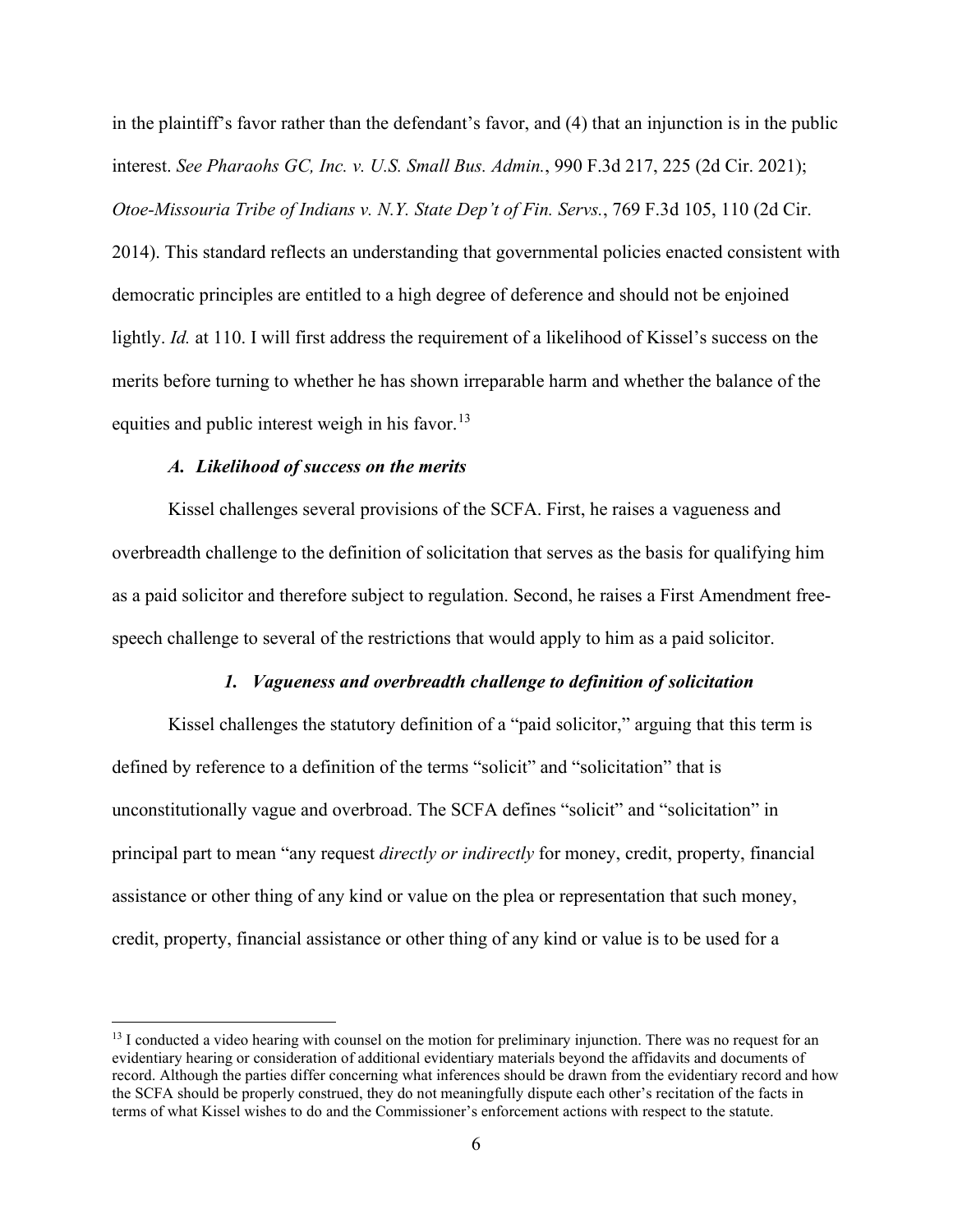charitable purpose or benefit a charitable organization."<sup>14</sup> According to Kissel, this definition is vague and overbroad because it extends not only to "directly" requesting money but also to "indirectly" requesting money.

"A statute can be impermissibly vague for either of two independent reasons. First, if it fails to provide people of ordinary intelligence a reasonable opportunity to understand what conduct it prohibits. Second, if it authorizes or even encourages arbitrary and discriminatory enforcement." *Hill v. Colorado*, 530 U.S. 703, 732 (2000).<sup>15</sup> "When a statute is capable of reaching expression sheltered by the First Amendment, the vagueness doctrine demands a greater degree of specificity than in other contexts." *VIP of Berlin, LLC v. Town of Berlin*, 593 F.3d 179, 186 (2d Cir. 2010).

Still, "perfect clarity and precise guidance have never been required even of regulations that restrict expressive activity." *Ward v. Rock Against Racism*, 491 U.S. 781, 794 (1989). As the Supreme Court has noted, "while there is little doubt that imagination can conjure up hypothetical cases in which the meaning of [particular] terms will be in nice question, because we are condemned to the use of words, we can never expect mathematical certainty from our language." *Hill*, 530 U.S. at 733.

I am not convinced by Kissel's argument that a statute that regulates an act of "directly" or "indirectly" engaging in certain activity is too vague for an ordinary person to understand. The Merriam-Webster Dictionary defines "direct" as "natural, straightforward," while defining

<sup>&</sup>lt;sup>14</sup> Conn. Gen. Stat. § 21a-190a(3) (emphasis added). The statutory definition goes on to include a non-exhaustive list of examples of the types of conduct that constitute solicitation, including but not limited, to (A) "[a]ny oral or written request," (B) any mass media public "announcement ... concerning an appeal or campaign by or for any charitable organization or purpose"; (C) the distribution or circulation of "any handbill, written advertisement or other publication," and (D) the sale or attempted sale of items in connection with any statement that the proceeds will benefit a charitable purpose or organization. Conn. Gen. Stat. § 21a-190a(3).

<sup>&</sup>lt;sup>15</sup> Unless otherwise indicated, this ruling omits internal quotation marks, alterations, citations, and footnotes in text quoted from court decisions.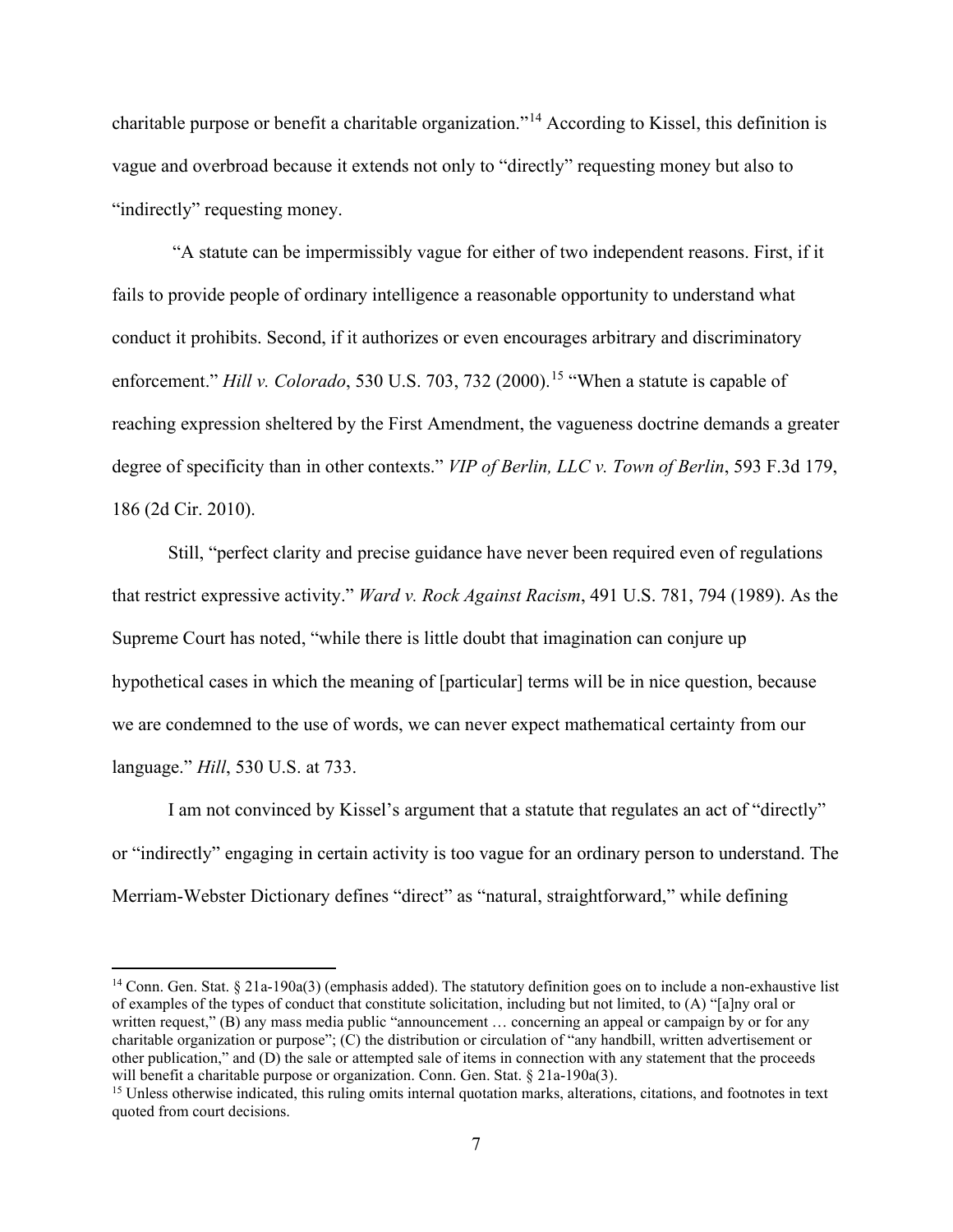"indirect" as "deviating from a direct line or course" and "not going straight to the point."<sup>16</sup> From the ordinary meaning of these words, it is clear that the SCFA's use of the phrase "directly or indirectly" is meant to sweep within its ambit both straightforward requests for money—*e.g.*, "Would you like to donate?"—and less straightforward requests—*e.g.*, "The organization is happy to accept donations"—that unmistakably constitute requests for money. Moreover, consistent with the examples described in the statutory definition of "solicit" and "solicitation," an indirect request for money would likewise include a request for money that is made through an advertisement or intermediary.<sup>17</sup>

While one might conjure vexing hypotheticals to test the outer bounds of what is "direct" and "indirect," the definition and distinction between a "direct" request for money and an "indirect" request for money clearly "delineates its reach in words of common understanding," *Grayned v. City of Rockford*, 408 U.S. 104, 112 (1972). Not surprisingly, many laws impose limits by reference to "direct" or "indirect" activities, and the Supreme Court, the Second Circuit, and other courts alike routinely reject vagueness challenges to such measures. *See, e.g.*, *U.S. Civ. Serv. Comm'n v. Nat'l Ass'n of Letter Carriers, AFL-CIO*, 413 U.S. 548, 576-77, 581 (1973) (rejecting vagueness challenge to federal Hatch Act barring political activity by federal employees whether the employee does so "directly or personally" or "indirectly or through an agent"); *United States v. Johnson*, 446 F.3d 272, 280-81 (2d Cir. 2006) (rejecting vagueness challenge to supervised release condition barring defendant from having any "direct" or "indirect" contact with minors); *United States v. Irwin*, 354 F.2d 192, 195 (2d Cir. 1965) (rejecting vagueness challenge to bribery statute barring "directly or indirectly giv[ing],

<sup>16</sup> *See Direct*, Merriam-Webster Dictionary, https://www.merriam-webster.com/dictionary/direct [https://perma.cc/EXY3-Y96X] (last accessed July 21, 2021); *Indirect*, Merriam-Webster Dictionary, https://www.merriam-webster.com/dictionary/indirect [https://perma.cc/EWG2-B46Y] (last accessed July 21, 2021). <sup>17</sup> *See* Conn. Gen. Stat. § 21a-190a(3).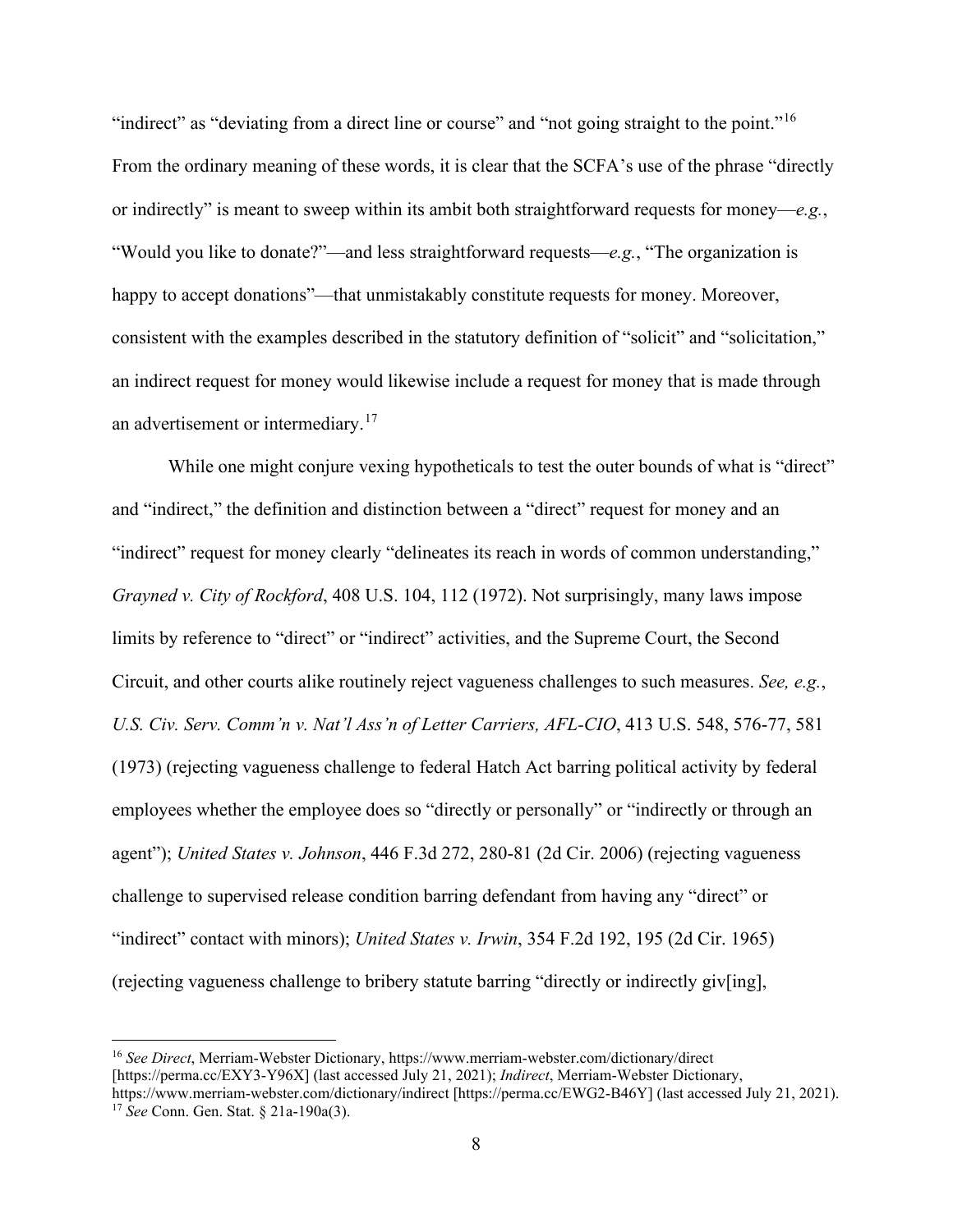offer[ing], or promis[ing] anything of value to any public official"); *see also Alaska Right to Life Comm. v. Miles*, 441 F.3d 773 (9th Cir. 2006) (rejecting vagueness challenge to Alaska statute defining an "electioneering communication" to mean a communication that "directly or indirectly identifies a candidate"); *State by Spannaus v. Century Camera, Inc.*, 309 N.W.2d 735, 745 (Minn. 1981) (rejecting vagueness challenge to Minnesota statute barring employers from "directly or indirectly solicit[ing] or requir[ing]" employees or potential employees to take polygraph-style tests).

Kissel's vagueness challenge focuses on four hypotheticals he posed to the DCP prior to the filing of this lawsuit:

- 1) I plan to host a presentation for a small group of 5-10 prospective donors in which I discuss several charitable organizations in the education sphere that are worthy of their donations, including at least one of the organizations that is providing me compensation. I will not expressly direct the donors to make a donation, but I intend to mention the fact that these are  $501(c)(3)$  organizations that are happy to accept contributions.
- 2) I plan to participate in conversations between a prospective donor and a representative of the organization that is paying me for my time, whether or not I directly ask for a contribution.
- 3) I plan to reach out to prospective donor contacts via email to discuss the charity that I am working for and to offer to make an introduction to an officer of the organization that I am working for in order for them to discuss a donation.
- 4) I plan to call a prospective donor and tell him why he should make a donation to the organization that is compensating me, and then direct him to the organization's website to make a donation.<sup>18</sup>

A staff attorney at the DCP responded that for hypothetical scenarios (1) and (4), "it would seem that you would be considered a paid solicitor … because you would be indirectly requesting contributions in scenario (1), and directly requesting donations in scenario (4)." <sup>19</sup> "As

 $18$  Doc. #13-4 at 2.

 $19$  Doc. #13-5 at 1.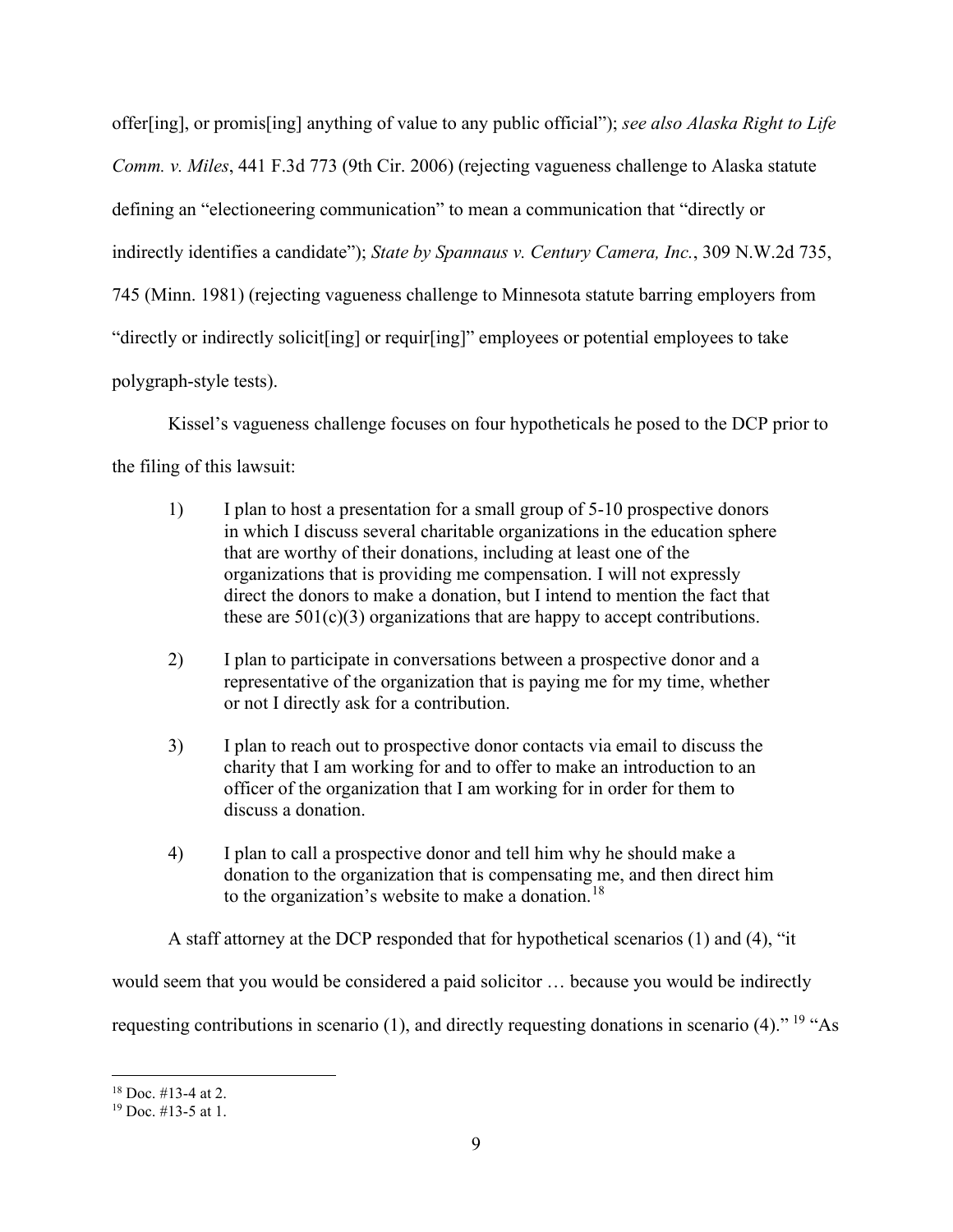to scenarios (2) and (3), we would need additional facts to make a definite determination, but as a general matter, 'solicitation' occurs only when you directly or indirectly make a request for contribution."<sup>20</sup>

Although Kissel faults the DCP for failing to answer two of his scenarios, it is Kissel himself who did not provide critical information. Scenario (2) posits "participat [ing] in conversations between a prospective donor and a representative of the [JMC], *whether or not I directly ask for a contribution*."<sup>21</sup> That information—whether or not Kissel actually asked for or discussed a contribution—is the very information that the DCP (or this Court, for that matter) would need to know in order to decide if Kissel's conversation qualifies as a "request" and hence a solicitation under the statute.

Similarly, for scenario (3) when Kissel states that he wishes to "reach out" to one of his contacts whom he considers to be a prospective donor to make an "introduction" to a JMC officer "in order for them to discuss a donation," is he referring to his own unstated purpose for making the introduction? Or is he referring to what he would actually tell the prospective donor is the reason why he is making the introduction? It is little wonder that the DCP responded that it would need to know additional facts in order to advise Kissel whether his proposed course of action would constitute a solicitation.

Kissel's vagueness challenge does not turn on uncertainty about the scope of what is an "indirect" solicitation. It turns instead on his insistence that he receive guidance from the DCP about how the statute applies to scenarios for which he has not furnished critical and clarifying information.

Kissel's overbreadth challenge fares no better at this stage of the litigation. Challenges to

<sup>20</sup> *Ibid.* 

 $21$  Doc. #13-4 at 2 (emphasis added).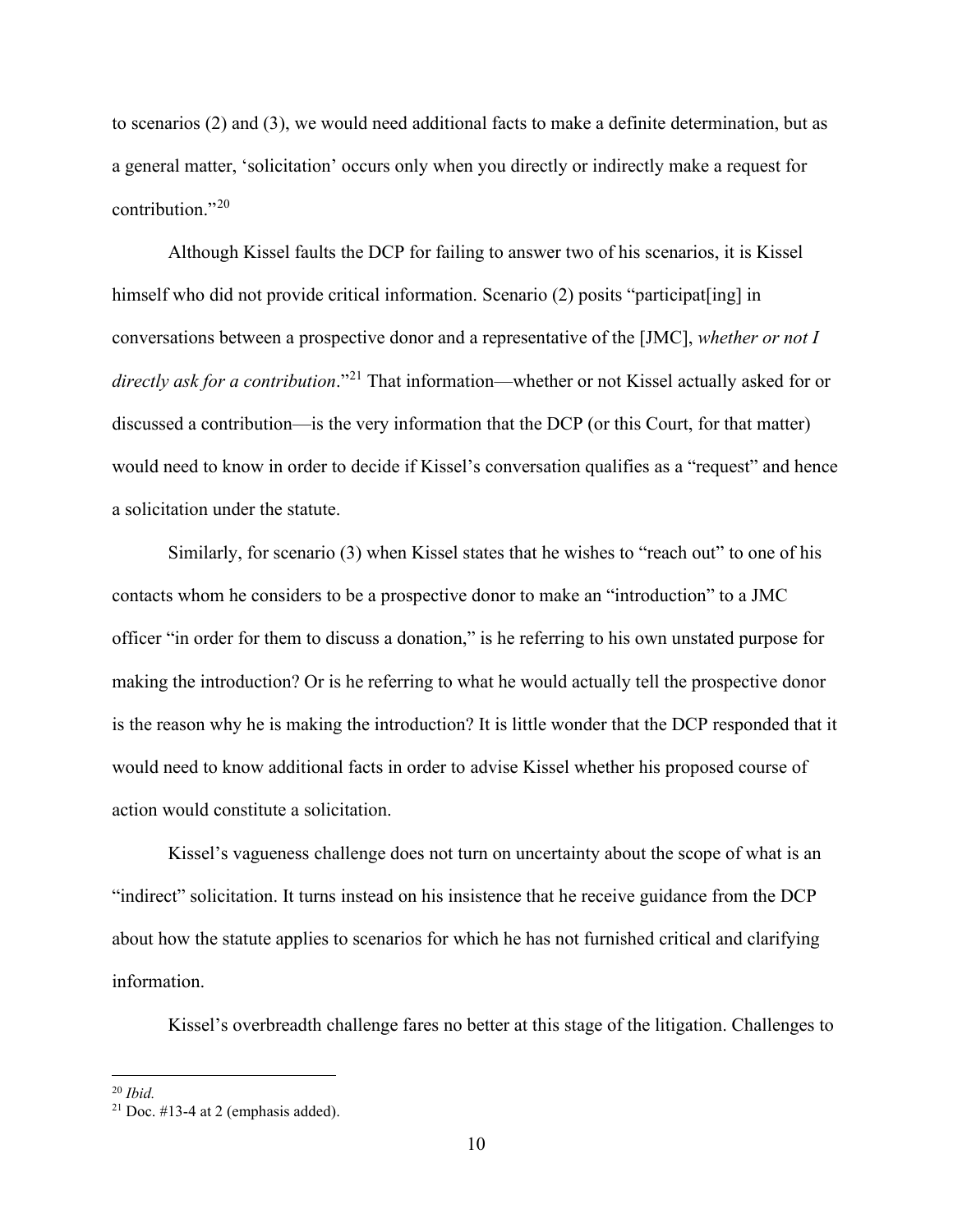statutes as overbroad are claims that a statute "would violate the First Amendment rights of hypothetical third parties if applied to them." *United States v. Smith*, 945 F.3d 729, 736 (2d Cir. 2019). A statute is facially overbroad if it "prohibits a substantial amount of protected speech." *Golb v. Attorney Gen. of the State of N.Y.*, 870 F.3d 89, 101 (2d Cir. 2017) (quoting *United States v. Williams*, 553 U.S. 285, 292-93 (2008)). A statute's overbreadth must be "*substantial*, not only in an absolute sense, but also relative to the statute's plainly legitimate sweep," and "[i]nvalidation for overbreadth is strong medicine that is not to be casually employed." *Ibid.*  (emphasis in original).

To analyze whether a statute is overbroad, a court must first "construe the challenged statute" as it is "impossible to determine whether a statute reaches too far without knowing what the statute covers." *Adams v. Zenas Zelotes, Esq.*, 606 F.3d 34, 38 (2d Cir. 2010) (*per curiam*). Further, the party challenging the statute as overbroad "must demonstrate from the text of the law and from actual fact that a substantial number of instances exist in which the law cannot be applied constitutionally." *United States v. Thompson*, 896 F.3d 155, 163 (2d Cir. 2018).

I have already determined that the statute's use of the phrase "directly or indirectly" has a clear enough meaning to withstand a constitutional vagueness challenge. Kissel has not pointed to a substantial number of instances in which the statute could not be applied constitutionally. In light of the DCP's inconclusive response to scenario (2), he claims that he "cannot talk to any of his friends or acquaintances in Connecticut about JMC, *even if that conversation does not involve a request for a donation*, because his role as a JMC fundraiser necessarily entails 'indirect' requests for funding."<sup>22</sup> This concern makes no sense in the absence of a direct or

<sup>&</sup>lt;sup>22</sup> Doc. #13-1 at 44 (emphasis added); *see also* Doc. #13-2 at 5-6 ( $\llbracket 21 \rrbracket$ ) (Kissel's affidavit claiming that "it isn't clear to me whether I would be making an indirect request or solicitation if I speak about JMC to someone who knows I am working for JMC (without making an ask for money), participate in a phone call between a representative of JMC and a prospective donor (without making an ask for money), or merely facilitate an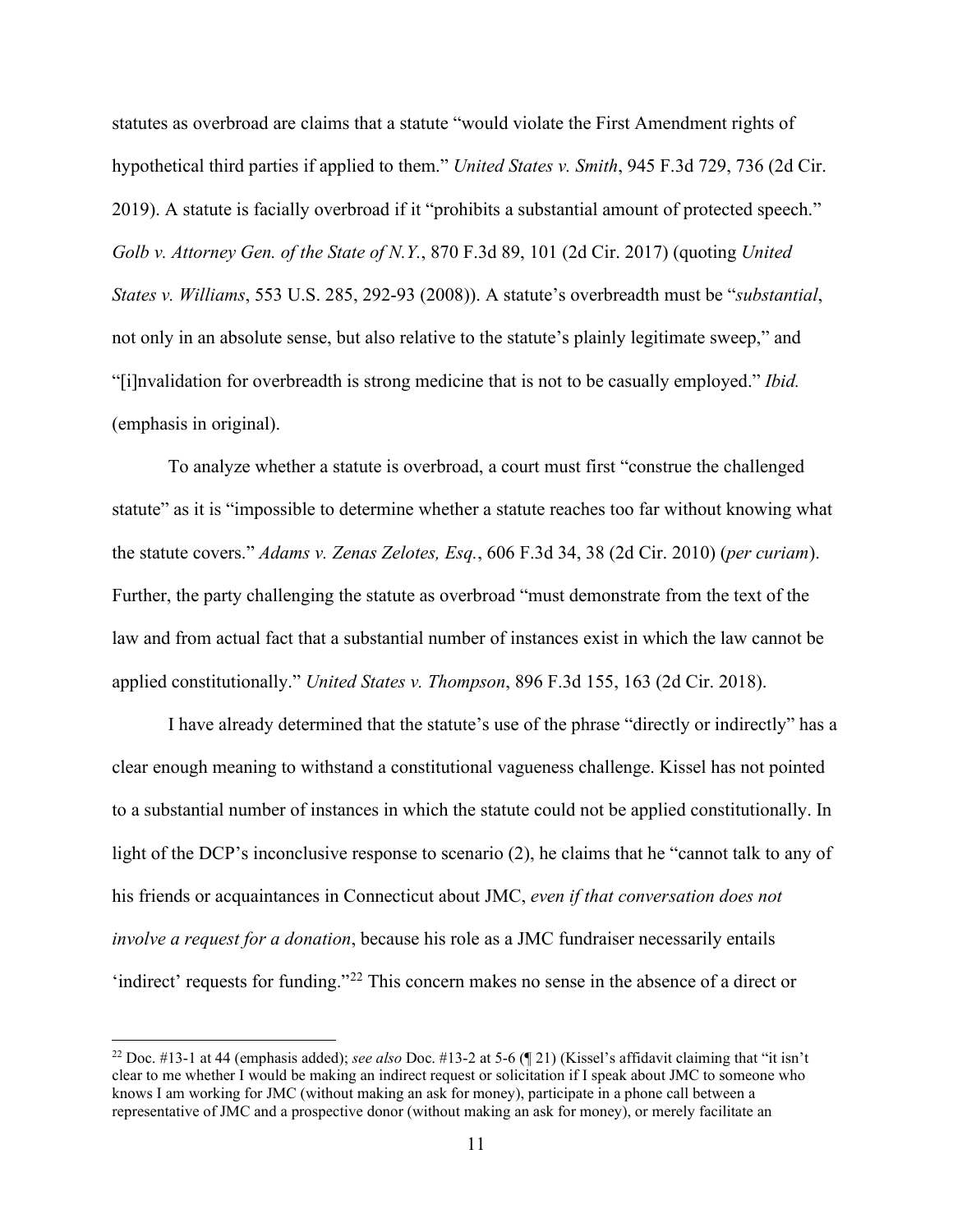indirect request for money. Kissel has not shown any likelihood that the statute would be or could be reasonably read to apply to any conversation that a fundraiser for a charitable organization has that merely mentions or discusses the organization without any corresponding request for money.

In short, Kissel has failed to show a likelihood of success as to his claim that the definition of solicitation is unconstitutionally vague or that it is overbroad. Accordingly, I will deny Kissel's motion for preliminary injunction as to these challenges to the SCFA.

### *2. First Amendment free speech*

The Free Speech Clause of the First Amendment provides that "Congress shall make no law . . . abridging the freedom of speech." U.S. Const., amend. I. The protections of the First Amendment of course have long been applicable by incorporation under the Fourteenth Amendment against the States and their localities. *See* U.S. Const. amend. XIV; *Cantwell v. State of Connecticut*, 310 U.S. 296, 303 (1940).

Free speech protections extend to charitable solicitations as well: "[C]haritable appeals for funds, on the street or door to door, involve a variety of speech interests—communication of information, the dissemination and propagation of views and ideas, and the advocacy of causes—that are within the protection of the First Amendment." *Village of Schaumburg v. Citizens for a Better Env't*, 444 U.S. 620, 632 (1980).

The Supreme Court has long made clear that when the government regulates expressive activity on the basis of its content, the law is subject to the most demanding "strict" form of scrutiny. *See, e.g.*, *Turner Broad. Sys., Inc. v. F.C.C.*, 512 U.S. 622, 642 (1994). By contrast, when a law affects speech but is unrelated to the content of the speech, it is subject instead to

introduction between JMC and a prospective donor (once again without making an ask for money))."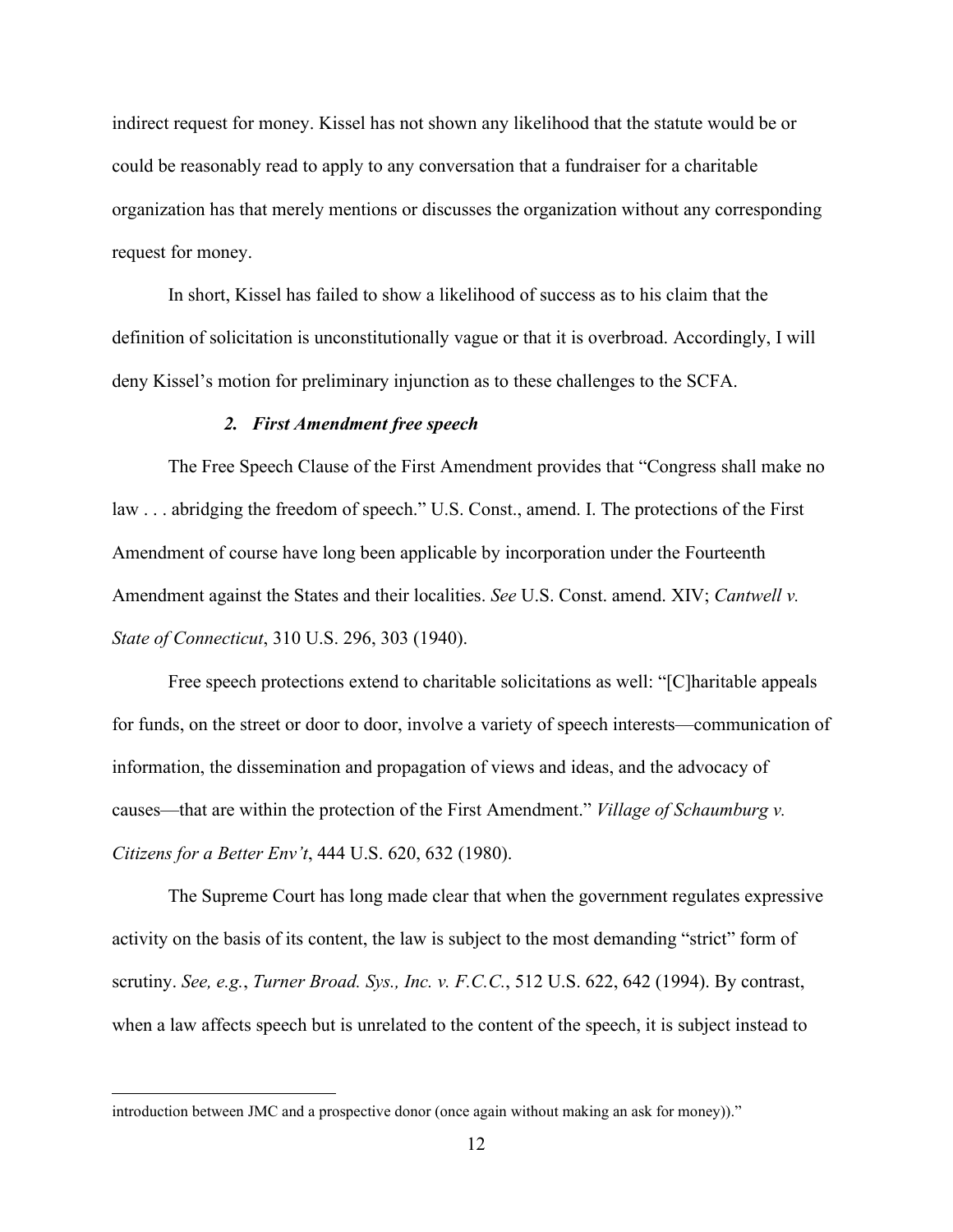some form of less demanding, "intermediate" scrutiny. *Ibid.*; *see generally* Richard H. Fallon, Jr., *Strict Judicial Scrutiny*, 54 UCLA L. REV. 1267 (2007).

Under the First Amendment, "[c]ontent-based laws—those that target speech based on its communicative content—are presumptively unconstitutional and may be justified only if the government proves that they are narrowly tailored to serve compelling state interests." *Reed v. Town of Gilbert*, 576 U.S. 155, 163 (2015). As the Supreme Court made clear in *Reed*, a speech regulation is content-based if it applies to particular speech "because of the topic discussed or the idea or message expressed." *Ibid.* To decide if a particular speech regulation is content-based, a court must consider whether the regulation "'on its face' draws distinctions based on the message a speaker conveys." *Ibid.* "Some facial distinctions based on a message are obvious, defining regulated speech by particular subject matter, and others are more subtle, defining regulated speech by its function or purpose," but "[b]oth are distinctions drawn based on the message a speaker conveys, and, therefore, are subject to strict scrutiny." *Id.* at 163-64.

More recently, the Supreme Court has explained that even if a regulation does not distinguish among certain viewpoints about a particular topic or subject matter, that regulation is content-based if it "singles out specific subject matter for differential treatment." *Barr v. Am. Ass'n of Political Consultants, Inc.*, 140 S. Ct. 2335, 2346 (2020). "For example, a law banning the use of sound trucks for political speech—and only political speech—would be a contentbased regulation, even if it imposed no limits on the political viewpoints that could be expressed." *Ibid.*

To the same effect, the Second Circuit has ruled that an ordinance that bars "soliciting" for a specific purpose is an ordinance that is content-based. *See Centro de la Comunidad Hispana v. Town of Oyster Bay*, 868 F.3d 104 (2d Cir. 2017). The ordinance at issue barred

13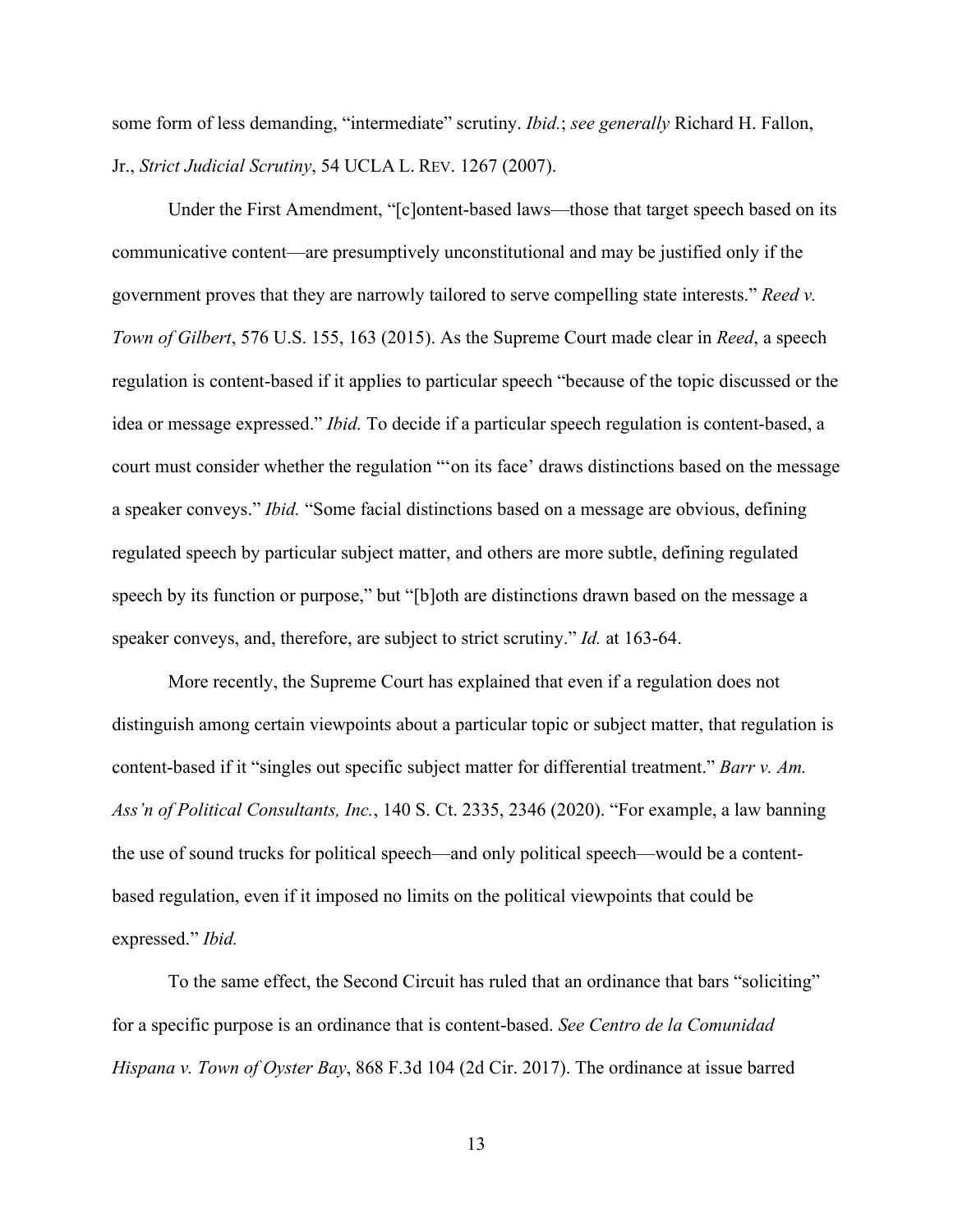anyone on a public right of way from stopping or attempting to stop a vehicle "for the purpose of soliciting employment." *Id.* at 107. The Second Circuit observed that "[a]lthough the Ordinance has a conduct component—the attempted stopping of a vehicle—the Ordinance only punishes such conduct if done 'for the purpose of soliciting employment.'" *Id.* at 112. This meant that the ordinance was content-based, because "[t]own officials must monitor and evaluate the speech of those stopping or attempting to stop vehicles and they may sanction the speaker only if a suspect says the wrong thing, for example, 'hire me' as opposed to 'tell me the time.'" *Ibid.* 

The same holds true here. In order to determine whether the paid solicitor restrictions apply to Kissel, one must consider on its face the subject matter of what Kissel decides to say that is, whether he has made a request for money to help a charity. If Kissel instead chooses merely to provide informational literature about the JMC to interested parties, to host presentations about the JMC's activities, or to publish articles about why he supports the JMC, the SCFA's paid solicitor requirements would not apply to him. But if Kissel turns the topic of conversation to requesting money for the JMC, the SCFA's paid solicitor requirements apply. The SCFA's regulation of paid solicitors is therefore content-based.

The content-based nature of the law at issue here is no different than other restrictions that the Supreme Court has ruled in recent years to be content-based. In *Barr*, the Supreme Court ruled that a federal law that generally barred robocalls except for robocalls seeking to collect government debt was content-based. 140 S. Ct. at 2343-45. In *Reed*, the Supreme Court ruled that a town ordinance imposing different restrictions on signage based upon whether the signs were "temporary direction signs" or "political signs" or "ideological signs" was content-based. 576 U.S. at 159-60. And in *Sorrell v. IMS Health Inc.*, 564 U.S. 552, 563-64 (2011), the Supreme Court ruled that a law singling out pharmaceutical marketing communications for

14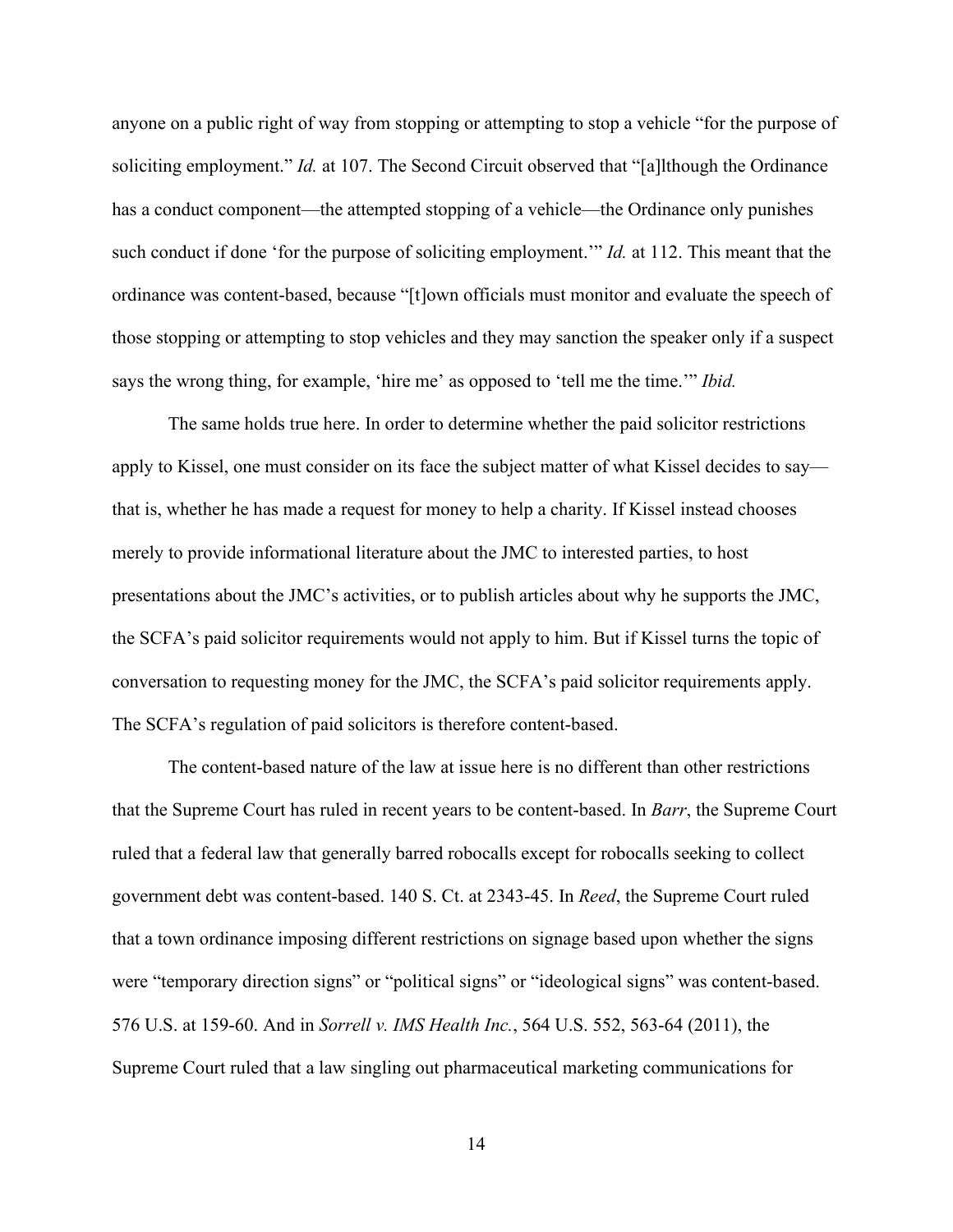unfavorable treatment was content-based.

Many other courts have ruled in light of the Supreme Court's decision in *Reed* that laws targeting speech involving requests for money are content-based. *See, e.g.*, *Rodgers v. Bryant*, 942 F.3d 451, 456 (8th Cir. 2019) (ruling that an Arkansas statute that prohibited individuals from "[l]inger[ing] or remain[ing]" in certain areas "for the purpose of asking for anything as charity or a gift" in certain ways was a content-based restriction because it regulated speech based on the topic discussed); *Victory Processing, LLC v. Fox*, 937 F.3d 1218, 1226 (9th Cir. 2019) (ruling that a Montana robocall statute that prohibited individuals from using a robocall system for the purpose of, among other things, "conveying information on goods or services in soliciting sales or purchases" and "soliciting information" was content-based because it "explicitly target[ed] certain speech for regulation based on the topic of that speech"); *Dumiak v. Village of Downers Grove*, 475 F. Supp. 3d 851, 855-56 (N.D. Ill. 2020) (ruling that a village ordinance that required individuals soliciting money from drivers to have a certificate of registration and an Illinois statute that made it a misdemeanor to solicit money from cars on the highway were content-based because the regulations applied based on the topic discussed); *Blitch v. City of Slidell*, 260 F. Supp. 3d 656, 666 (E.D. La. 2017) (ruling that a city ordinance was content-based on its face because it only applied to speakers that wished to "beg or panhandle," and therefore regulated speech "both by its subject matter and by its purpose"); *Working Am., Inc. v. City of Bloomington*, 142 F. Supp. 3d 823, 831 (D. Minn. 2015) (ruling that a city ordinance was content-based because it required a permit for "speech that has the function or purpose of generating money" but did not require a permit for "speech that lack[ed] such purpose" and was instead intended, for example, "to raise awareness for an issue or collect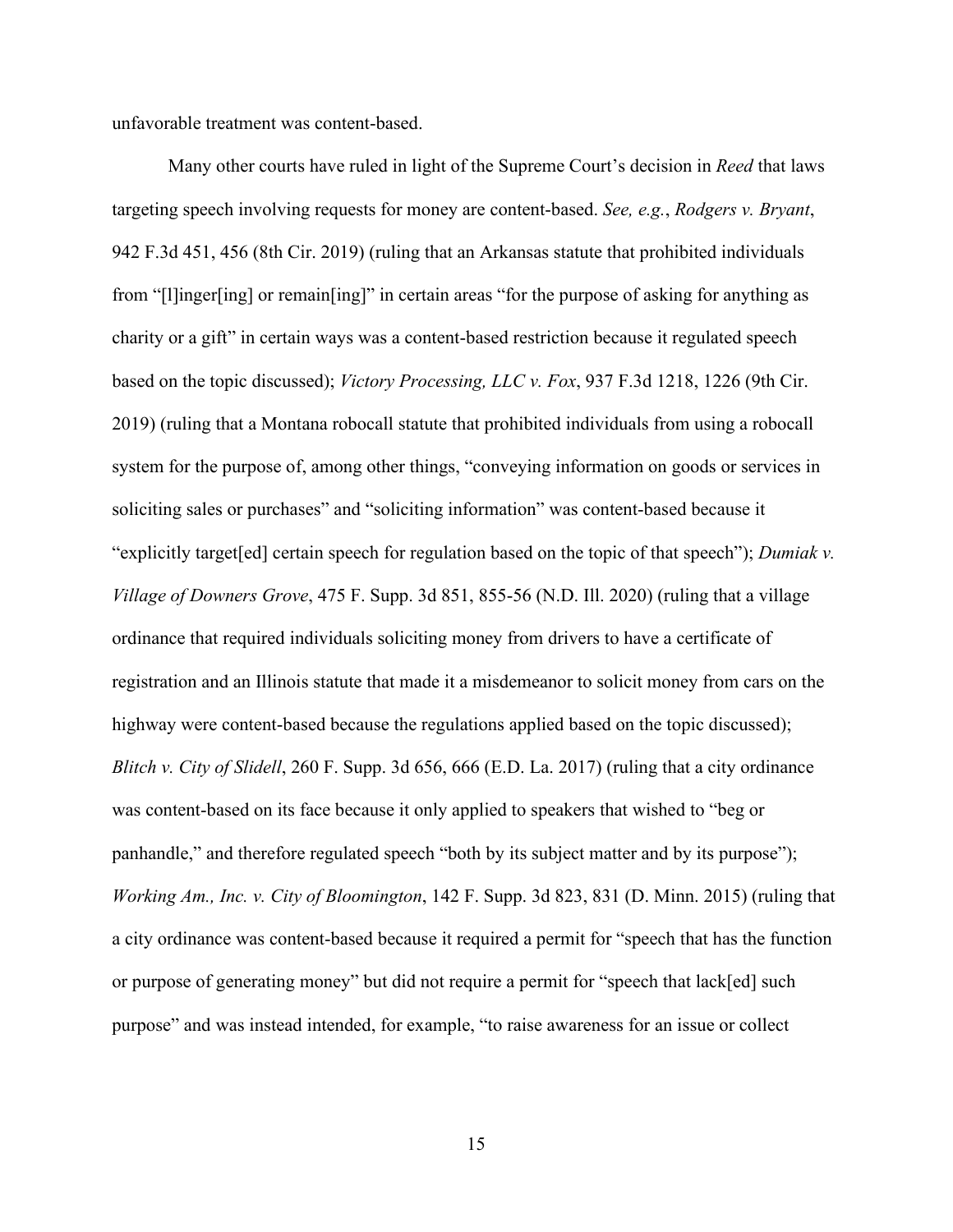signatures for a proposed ballot initiative." $)^{23}$ 

Indeed, the Supreme Court's decision in *Reed* is widely understood to have broken new ground by explaining how a law may be content-based and subject to strict scrutiny even if the law does not favor one viewpoint over another or reflect any invidious government purpose. As Judge Easterbrook has written, "*Reed* understands content discrimination differently," and "[t]he majority opinion in *Reed* effectively abolishes any distinction between content regulation and subject-matter regulation," such that "[a]ny law distinguishing one kind of speech from another by reference to its meaning now requires a compelling justification." *Norton v. City of Springfield*, *Ill.*, 806 F.3d 411, 412 (7th Cir. 2015).<sup>24</sup> It is telling that the Commissioner's briefing does not cite or discuss the *Reed* decision despite its fundamental significance to the methodology for determining whether a law is content-based.

The Commissioner argues that the SCFA is a speaker-based regulation rather than a content-based one: it restricts only the right of paid solicitors to seek charitable donations while allowing others, such as unpaid volunteers or even a charity's own employees, free to seek charitable donations without the restrictions placed on paid solicitors.<sup>25</sup> This argument misses the point. When the government decides to impose restrictions only on particular classes of speakers but not others, this may raise concerns that the government has imposed a restriction on speech

<sup>23</sup> The Commissioner does not argue that the paid solicitor restriction is a restriction on commercial speech. *See Vugo, Inc. v. City of New York*, 931 F.3d 42, 50 (2d Cir. 2019) (content-based restriction on commercial speech subject to intermediate scrutiny).

<sup>&</sup>lt;sup>24</sup> See also Reagan Nat'l Advert. of Austin, Inc. v. City of Austin, 972 F.3d 696, 702-03 (5th Cir. 2020) (discussing various federal appeals court rulings recognizing *Reed* as a "drastic change" and a "sea change" in First Amendment doctrine), *cert. granted sub nom. Austin, TX v. Reagan Nat. Advertising*, No. 20-1029, 2021 WL 2637836 (U.S. 2021); *see also* Genevieve Lakier, Reed v. Town of Gilbert, Arizona*, and the Rise of the Anticlassificatory First Amendmen*t, 2016 SUP. CT. REV. 233, 235 (2016) (explaining how "*Reed* thus represents an important change in First Amendment doctrine, and one that will in all likelihood have a significant impact in many areas of law"); Urja Mittal, *The "Supreme Board of Sign Review":* Reed *and its Aftermath*, 125 YALE L.J. F. 359, 359 (noting that *Reed* is one of the "quieter, lesser known cases that revolutionize the [First Amendment] doctrine" of content-based restrictions).

 $^{25}$  The statute provides that "[a] bona fide nontemporary salaried officer or employee of a charitable organization shall not be deemed to be a paid solicitor." Conn. Gen. Stat. § 21a-190a(7).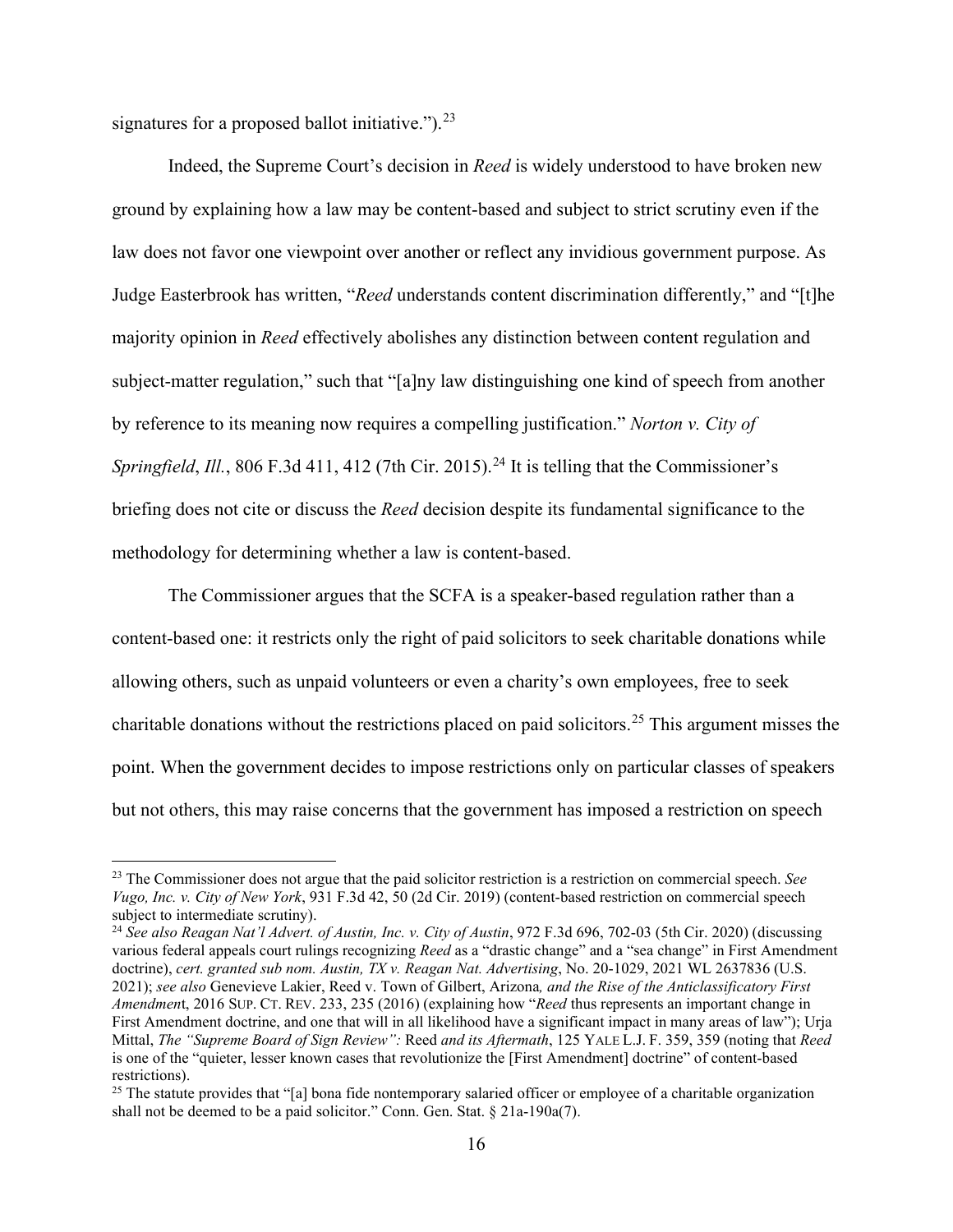for an improper content censorship purpose, because "laws favoring some speakers over others demand strict scrutiny when the legislature's speaker preference reflects a content preference." *Reed*, 576 U.S. at 170. But where, as here, the government adds a speaker-based distinction on top of what is already a facially content-based distinction, this does not cure or cancel out the initial content-based distinction, much less does it relieve the government from satisfying the strict scrutiny standard.

Accordingly, I must evaluate the paid solicitor requirements under strict scrutiny and determine whether the DCP has shown that the specific challenged provisions are narrowly tailored to serve compelling state interests. This will not take long because even the Commissioner's counsel conceded at oral argument that he would probably agree that at this initial stage of the proceedings there is nothing in the record that would suffice to show that any of the challenged provisions survive strict scrutiny.

### *The 20-day notice requirement*

As to the 20-day notice requirement, the DCP allows paid solicitors to submit the solicitation notice via either an online portal or by completing and emailing to the DCP a twopage form that can be downloaded from the DCP's public website.<sup>26</sup> That form requires information such as:

- the paid solicitor and the charitable organization's names, addresses, and Connecticut registration numbers;
- the dates the solicitation campaign will begin and end;
- the minimum gross receipts guaranteed to the charitable organization by the contract between the solicitor and the organization;
- the methods by which the soliciting will be conducted, *e.g.*, by telephone, mail, electronic

<sup>26</sup> *See* Connecticut State Department of Consumer Protection, Paid Solicitor Filings, https://portal.ct.gov/DCP/License-Services-Division/All-License-Applications/Paid-Solicitor-Filings [https://perma.cc/6WZE-D4FG] (last accessed July 21, 2021).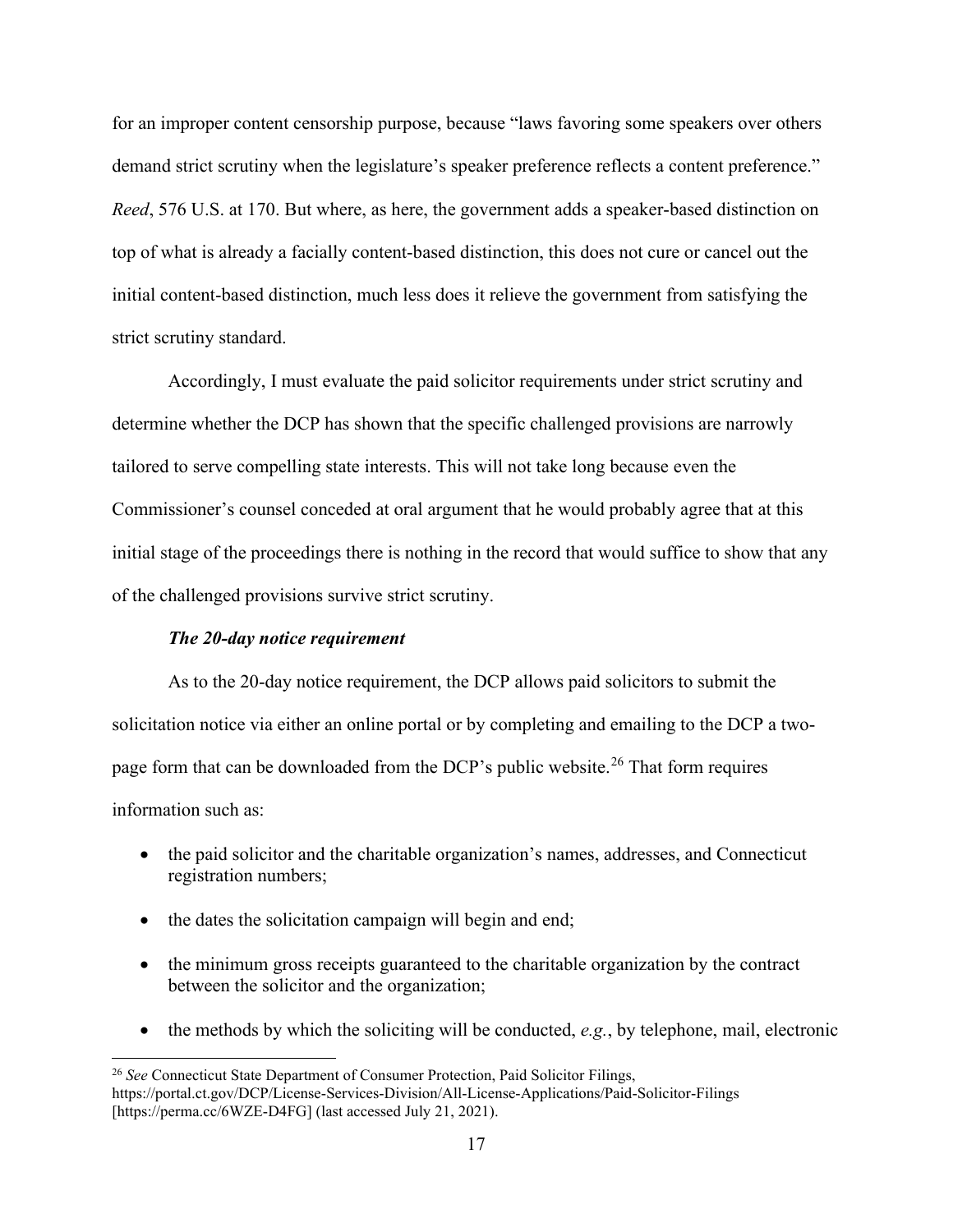media, print media, door-to-door, or other;

- for oral solicitations, a copy of the text or script of the solicitation;
- a complete copy of written solicitation material;
- a copy of the contract between the solicitor and the charitable organization;
- bank account information for where receipts from the solicitation campaign will be deposited; and
- whether any of the individuals who will solicit as part of the campaign have been convicted of a felony or any misdemeanor involving dishonesty or arising from the conduct of a solicitation for a charitable organization or charitable purpose.<sup>27</sup>

When the DCP receives a solicitation notice, a DCP employee checks if the paid solicitor has an active registration with the department and "reviews the notice to ensure that all of the information required by the statute is included," but does not "substantively review the content of any of the information submitted with the notice, and does not undertake any kind of 'approval' process of it."<sup>28</sup>

The statute itself also requires the Commissioner to "publicize such solicitation [campaigns] by posting on the [DCP]'s web site information describing the terms of the contract between the paid solicitor and the charitable organization, the dates of such solicitation campaign and the percentage of the raised funds to be retained by the paid solicitor," and allows the Commissioner to further "publicize such solicitation [campaigns] through any additional means the commissioner deems appropriate."<sup>29</sup>

The State of Connecticut's public website provides a "license lookup" feature, which

<sup>27</sup> *See* State of Connecticut Department of Consumer Protection, Solicitation Notice, https://portal.ct.gov/- /media/DCP/pdf/Applications\_Added\_2017/cpc58solicitationnoticeApplicationMay17pdf.pdf [https://perma.cc/JK2Z-UC85] (last accessed July 21, 2021).<br><sup>28</sup> Doc. #24-1 at 9 (¶ 30).<br><sup>29</sup> Conn. Gen. Stat. § 21a-190f(c).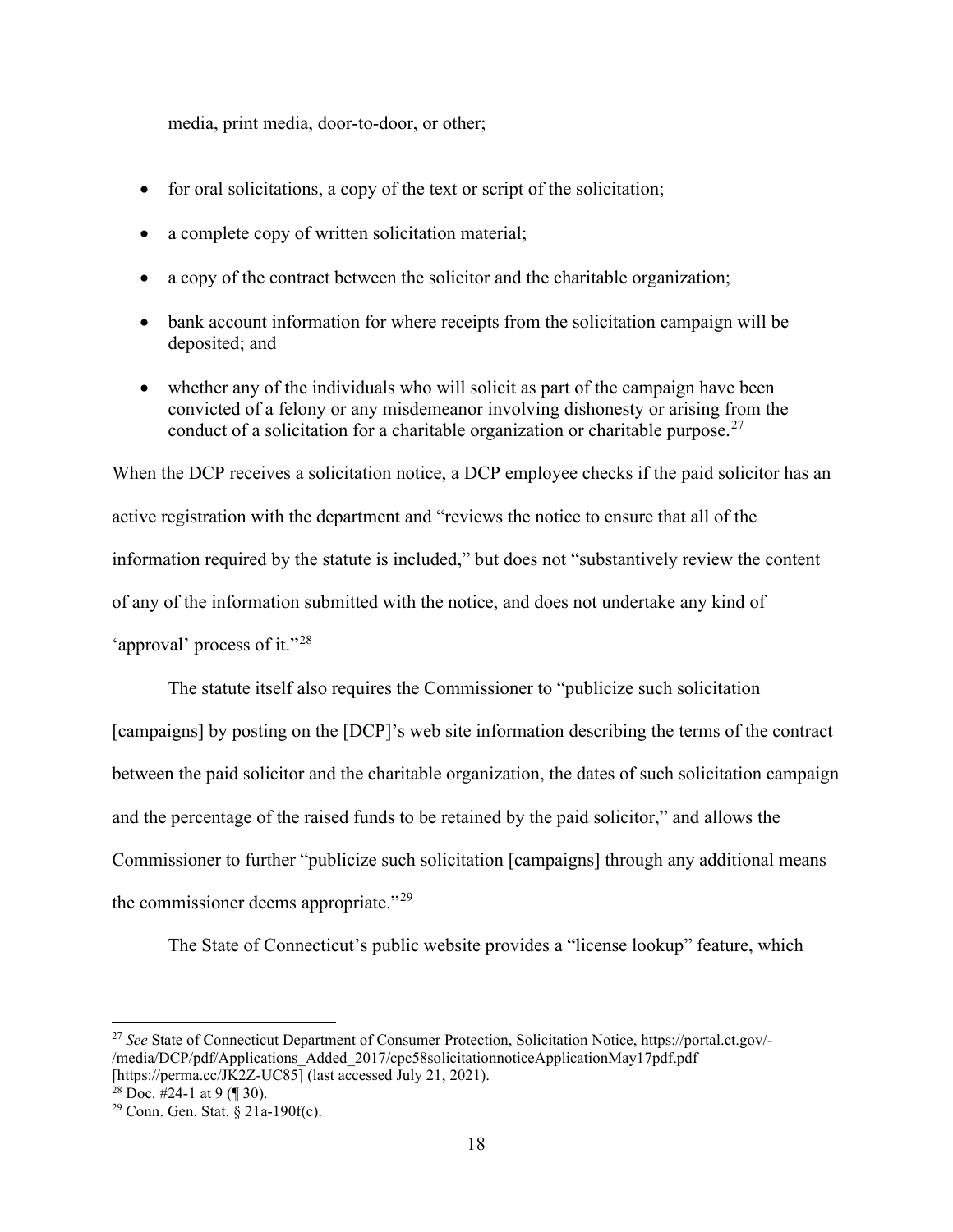allows the public to search for paid solicitor registrations by license number, name, and address, among other search options.<sup>30</sup> Entries on the public website provide the name, address, registration number, registration type, effective and expiration dates, and status (*e.g.*, active or inactive) of paid solicitors. For those paid solicitors engaged in active campaign solicitations, the public website further provides the charity name, credential number, status, effective and expiration dates of the campaign, and the minimum percentage of gross revenue guaranteed to go to the charitable organization.

The Commissioner asserts that the 20-day notice requirement serves two purposes: to prevent fraud and to promote public information about charitable solicitation campaigns in general.<sup>31</sup> Even if I assume that either or both of these interests are compelling, the record does not establish that a full 20-day notice requirement is narrowly tailored to prevent fraud or promote public information. The Commissioner does not show why she needs 20 days in order to review the notice or to post it to the DCP's website for public informational and reference purposes.

As the First Circuit has observed in the context of invalidating an ordinance that required a permit application 30 days before a parade or march, notice or waiting periods "restrict spontaneous free expression and assembly rights safeguarded in the First Amendment," and such notice or waiting periods "can be no longer than necessary to meet" the government's particular interests. *Sullivan v. City of Augusta*, 511 F.3d 16, 38-39 (1st Cir. 2007) (collecting cases permitting two- or three-day waiting periods for parades or public gatherings). In a similar context, the Ninth Circuit has stated that "[a]ll available precedent suggests that a 20-day

<sup>30</sup> *See* State of Connecticut, License Lookup, https://www.elicense.ct.gov/Lookup/LicenseLookup.aspx [https://perma.cc/V7Y8-ER22] (last accessed July 21, 2021).<br><sup>31</sup> Doc. #24-1 at 5 (¶[ 13-14).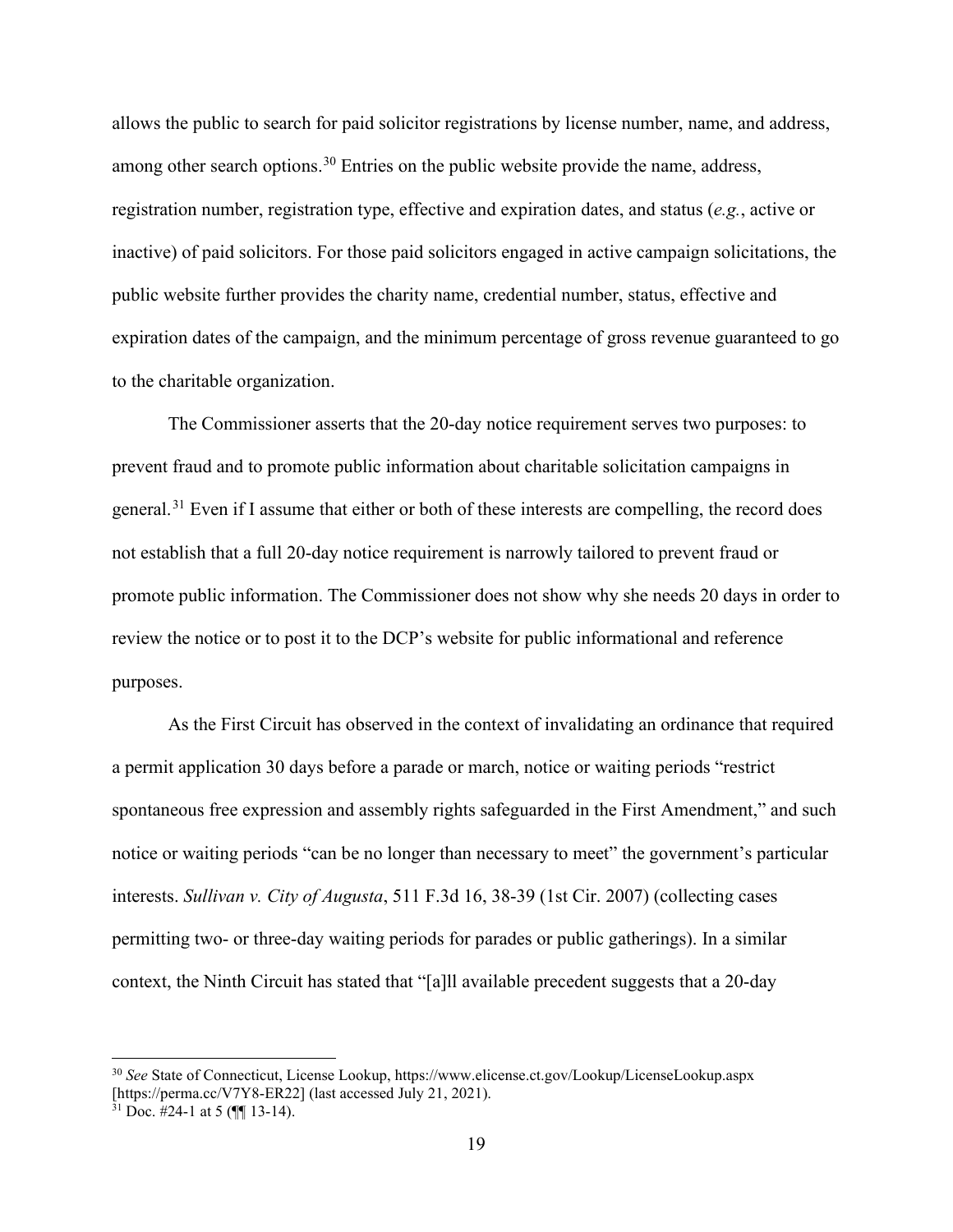advance notice requirement is overbroad." *NAACP, W. Region v. City of Richmond*, 743 F.2d 1346, 1357 (9th Cir. 1984).

The statute's 20-day notice requirement has not been shown on the present record to be narrowly tailored to serve a compelling government interest. Accordingly, Kissel has established a clear and substantial likelihood of success with respect to his claim that the 20-day notice requirement violates his right to free speech under the First Amendment.<sup>32</sup>

### *The literature requirement*

As to the literature requirement, the SCFA explicitly requires a paid solicitor to submit "the text of any solicitation to be made orally" to a prospective donor. Conn. Gen. Stat. § 21a-190f(c). This imposes an extraordinary burden on a paid solicitor not only to prepare and stick to a script ("the text of any solicitation") for purposes of oral solicitation communications but also to submit the prepared script to the Commissioner for her advance review some 20 days in advance.

The Commissioner does not attempt to defend the statute's requirement that a paid solicitor submit "the text of any solicitation." Instead, the Commissioner tries to re-cast the provision to require that a paid solicitor merely submit an "outline of the general topics that the solicitor intends to discuss," and that "[t]his outline can be high-level and can be broad enough to permit the solicitor to adapt his or her solicitations to account for current events as they unfold. $"33$ 

<sup>&</sup>lt;sup>32</sup> Because the 20-day notice requirement is predicated on a content-based regulation of speech and does not survive strict scrutiny, there is no need for me to address whether it also operates as a prohibited prior restraint on speech. *See, e.g.*, *Telco Commc'ns, Inc. v. Carbaugh*, 885 F.2d 1225, 1232-34 (4th Cir. 1989) (holding that requirement of Virginia's charitable solicitation laws that fundraisers submit script of oral solicitation to the Commissioner of the Office of Consumer Affairs at least ten days prior to commencement of solicitation was an unconstitutional prior restraint).

<sup>33</sup> Doc. #24-1 at 11 (¶ 39); *see also* Doc. #24 at 23-24, 27. Although the Commissioner's papers advance numerous narrowing constructions of the SCFA, the Commissioner has not issued regulations as is authorized under Conn. Gen. Stat. § 21a-190k to authoritatively adopt these interpretations of the statute.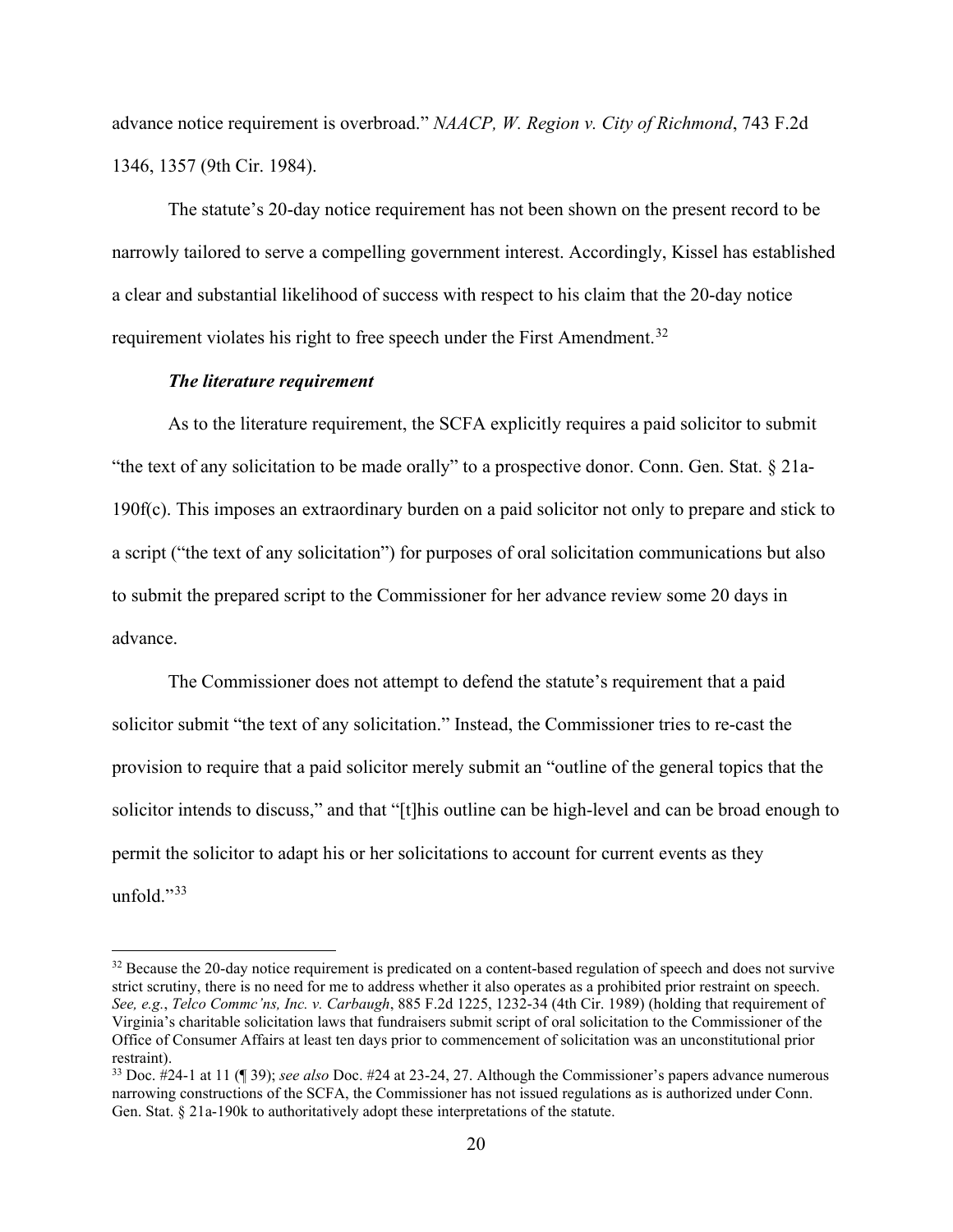But this reinterpretation cannot be squared with the words of the statute or even with the DCP's own official notice form which states: "For oral solicitations, attach a copy of the text or script."<sup>34</sup> Neither the statute nor the notice form say anything to suggest that a simple outline or talking points will do.

In any event, I asked the Commissioner's counsel at oral argument just how "high level" an "outline" may be to satisfy the statute. What if Kissel wanted to submit an outline that had the following two points: "Point A. Contact donor. Point B. Money for JMC"? The answer was that the DCP would probably accept such a bare bones outline. But if that is all the statute requires no more than a vague and meaningless outline—then this requirement falls well short of serving any compelling purpose of preventing fraud and promoting public information about charitable solicitation activity.

The statute's literature requirement (whether as actually written or as reimagined by the Commissioner) is not narrowly tailored to serve a compelling purpose. Accordingly, Kissel has established a clear and substantial likelihood of success with respect to his claim that the literature requirement violates his right to free speech under the First Amendment.

### *The financial disclosure requirement*

As to the financial disclosure requirement, the Commissioner does not attempt to defend the constitutionality of the requirement that a paid solicitor tell each prospective donor what percentage of any donation a charity will receive. In *Riley v. National Federation of the Blind of North Carolina, Inc.*, 487 U.S. 781 (1988), the Supreme Court invalidated a very similar North Carolina law. The Court ruled at the outset that this requirement was content-based because

<sup>34</sup> *See* State of Connecticut Department of Consumer Protection, Solicitation Notice, https://portal.ct.gov/- /media/DCP/pdf/Applications\_Added\_2017/cpc58solicitationnoticeApplicationMay17pdf.pdf [https://perma.cc/JK2Z-UC85] (last accessed July 21, 2021).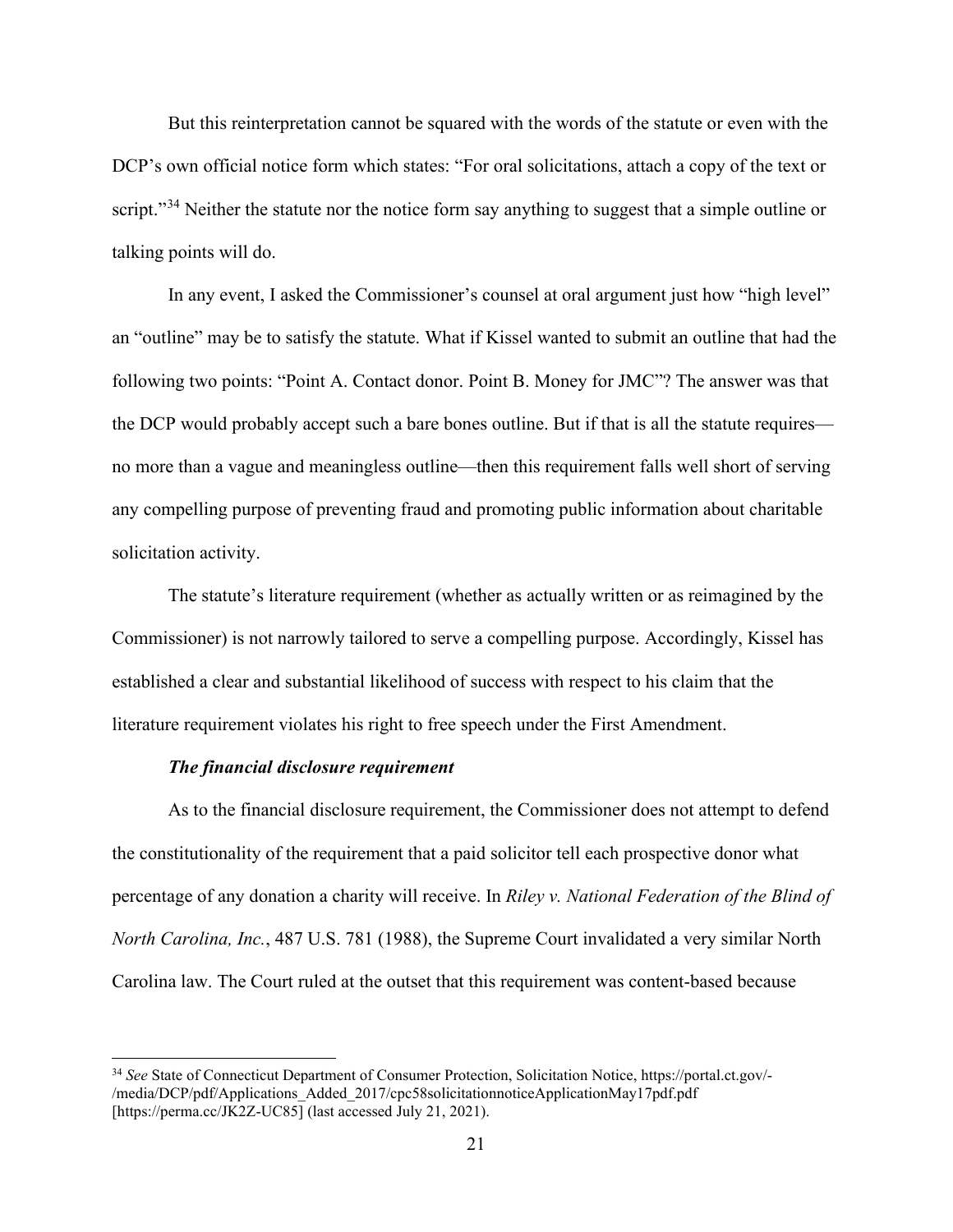"[m]andating speech that a speaker would not otherwise make necessarily alters the content of the speech." *Id.* at 795. The Court then concluded that this categorical disclosure requirement was not narrowly tailored to preventing fraud in light of "more benign and narrowly tailored options [that] are available." *Id.* at 800. Rather than seek to distinguish *Riley*, the Commissioner states that she does not enforce this provision of the law.<sup>35</sup>

The statute's financial disclosure requirement is not narrowly tailored to serve a compelling purpose. Accordingly, Kissel has established a clear and substantial likelihood of success with respect to his claim that the financial disclosure requirement violates his right to free speech under the First Amendment.

## *The donor record-keeping and inspection requirement*

As to the donor record-keeping and inspection requirement, it is predicated as discussed above on a content-based law that subjects Kissel's right to free speech to a burden to retain the names of and information about his donors so that the information is available in the event that the DCP requests the information. As a record-keeping burden that is imposed only as a result of a content-based law governing who qualifies as a paid solicitor, the burden is subject to strict scrutiny. The nexus to protected speech is manifest from the fact that charities that do *not* use paid solicitors for their fundraising purposes are not required by Connecticut law to maintain and supply records of donations and the identities of those who donate to the charity.

The Commissioner does not show that the law's record-keeping and inspection burdens are narrowly tailored to serve a compelling purpose. As Kissel notes, there are ample alternatives to the compelled record-keeping and inspection requirement. For example, the law could require that a paid solicitor furnish a donor with a receipt to memorialize any donation and to facilitate

 $35$  Doc. #24-1 at 14 (¶ 49).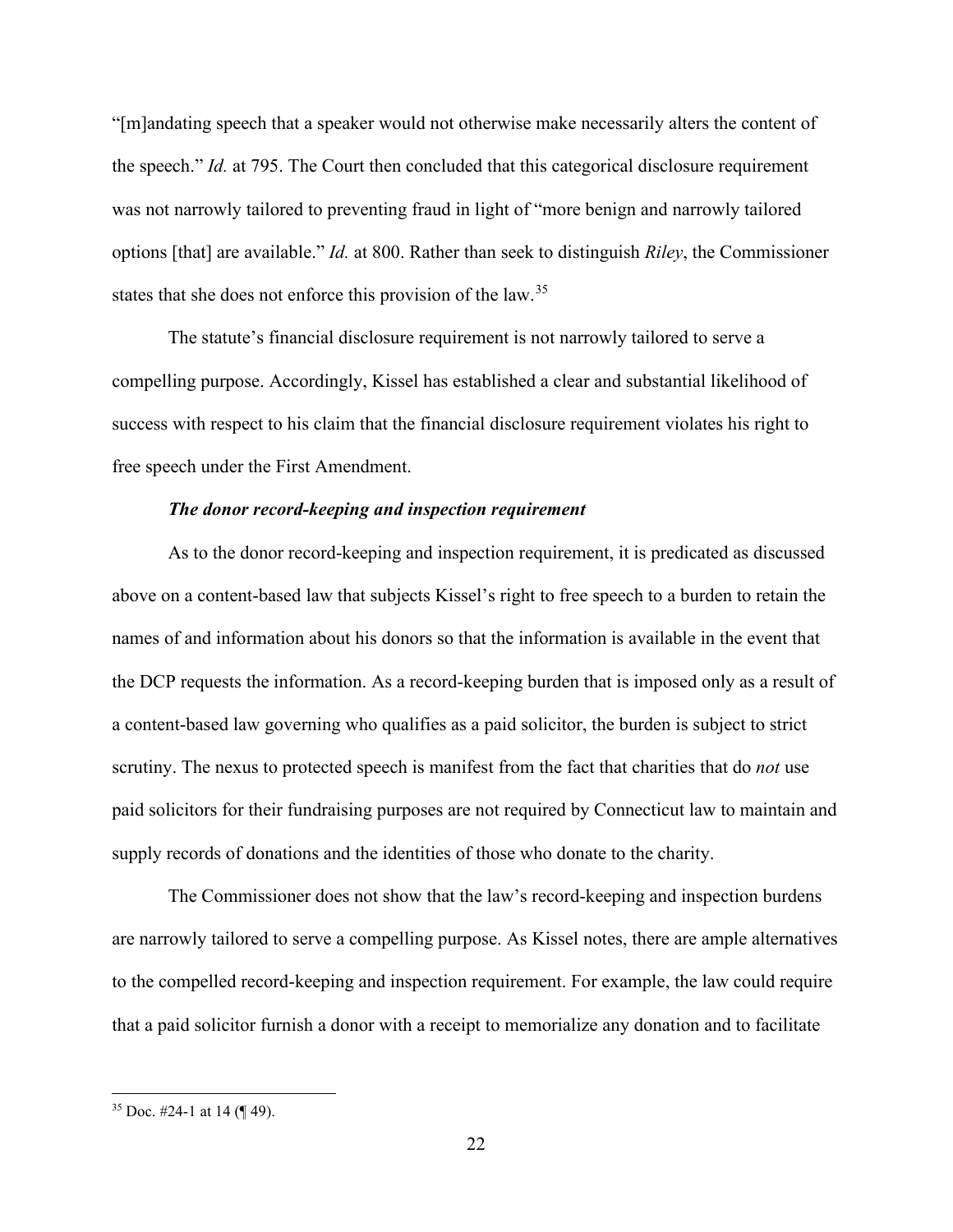any investigation of fraud.

Moreover, the Commissioner's affiant—who has spent the last decade working for the DCP's Public Charities Examination Unit—states that "in my experience with DCP I am not aware of a single instance in which DCP ever asked to inspect the donor records collected by a paid solicitor under this provision."<sup>36</sup> The rarity of any such inspection requests undermines any claim by the Commissioner that there is a compelling reason to require Kissel to maintain donor records.

Apart from the burden imposed as a consequence of a content-based regulation of Kissel's free speech, the parties devote much of their briefing to the separate but related issue of whether the donor record-keeping and inspection requirement impinges on Kissel and his prospective donors' First Amendment right to association.<sup>37</sup> This issue is implicated by the Supreme Court's very recent decision in *Americans for Prosperity Foundation v. Bonta*, 141 S. Ct. 2373 (2021), in which the Supreme Court facially invalidated a California regulation that required charitable organizations to disclose to the state attorney general the identities of their largest donors as stated in the organizations' federal tax returns.

The Supreme Court "conclude[d] that the Attorney General's disclosure requirement imposes a widespread burden on donors' associational rights," and that "this burden cannot be justified on the ground that the regime is narrowly tailored to investigating charitable wrongdoing, or that the State's interest in administrative convenience is sufficiently important." *Id.* at 2389. The reasoning of the Supreme Court in *Americans for Prosperity Foundation* additionally supports Kissel's challenge here.

The Commissioner strives to distinguish *Americans for Prosperity Foundation* on the

 $36$  Doc. #24-1 at 2-3, 15 ( $\llbracket \P \rrbracket$  3, 53).

<sup>37</sup> Doc. #13-1 at 34-41; Doc. #24 at 28-31; Doc. #26 at 9-10.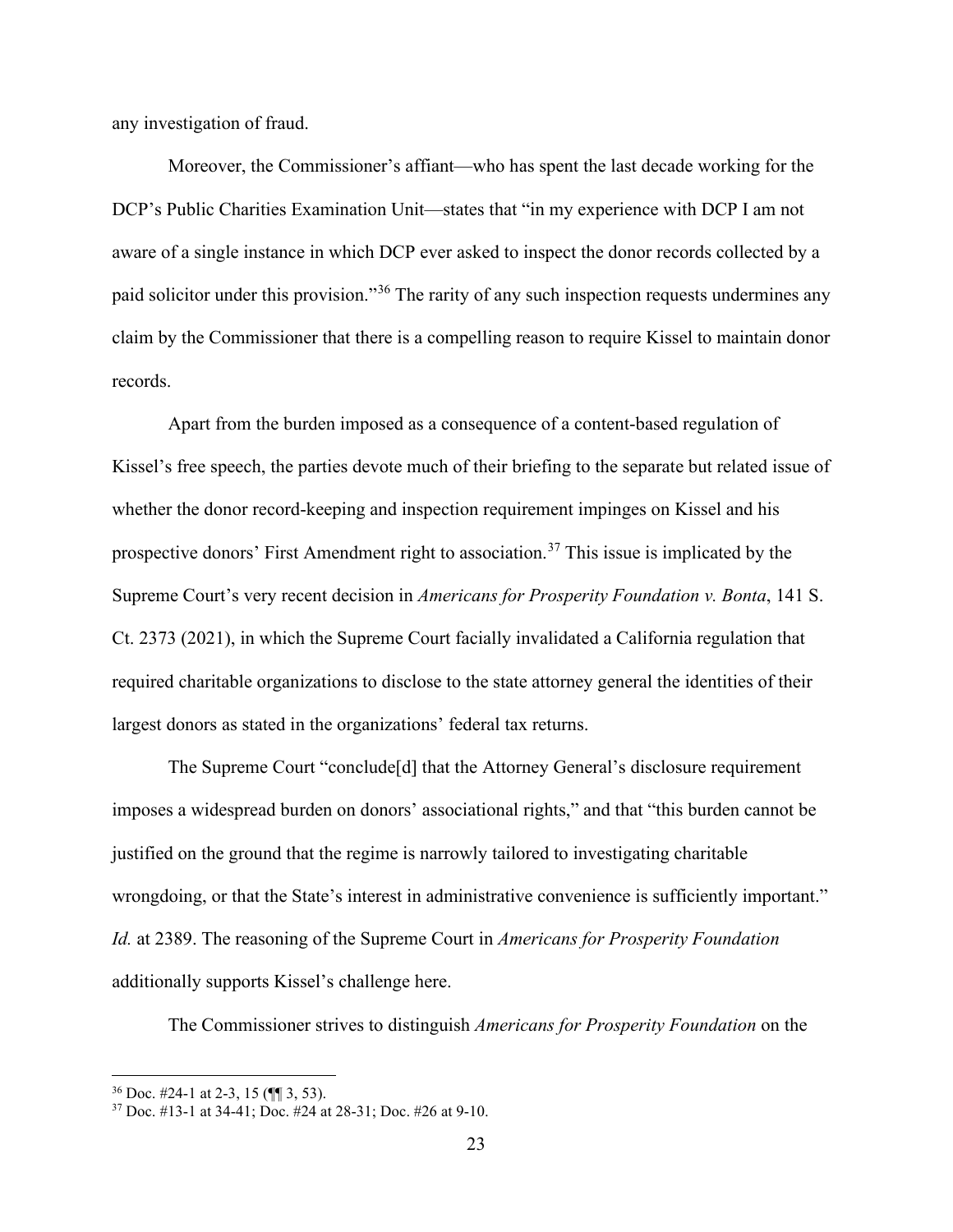ground that California's mandatory disclosure requirement is different from Connecticut's requirement that a paid solicitor merely maintain donor records in the event of a request by the Commissioner to inspect the records.<sup>38</sup> But California's mandatory disclosure requirement can also be framed as less burdensome than the Connecticut law because it required disclosure of only an organization's largest donors as already reported to the IRS, while the Connecticut law requires a paid solicitor to maintain records for and potentially disclose *all* donors and donations. Although the Commissioner states that the DCP would seek to inspect the records "only if there is a valid investigative or law enforcement purpose,"<sup>39</sup> the statute allows for the inspection of the records "on request" and imposes no such limitation on the Commissioner's purpose for making a request. The Commissioner's affiant elsewhere states that the DCP might seek access to the records merely for an "audit" of a solicitation campaign.<sup>40</sup> In addition, although the Commissioner insists that she has not "historically required disclosure of the names and addresses of donors who wish to remain anonymous,"<sup>41</sup> she does not point to any provision of the law that would ensure this anonymity for Kissel's donors.

The Commissioner cannot meaningfully distinguish *Americans for Prosperity Foundation*. To the contrary, as noted above, Kissel's First Amendment claim is stronger than the First Amendment claim in *Americans for Prosperity Foundation* because it rests not only on the First Amendment right to association but also on the First Amendment right to free speech that is burdened by a content-based law that applies to him as a paid solicitor and that independently triggers strict scrutiny apart from any associational rights.

The Commissioner similarly misplaces her reliance on *Citizens United v. Schneiderman*,

<sup>38</sup> Doc. #29.

<sup>39</sup> *Id.* at 2.

 $40$  Doc. #24 at 15 (¶ 52).

<sup>&</sup>lt;sup>41</sup> Doc. #13-5 at 1.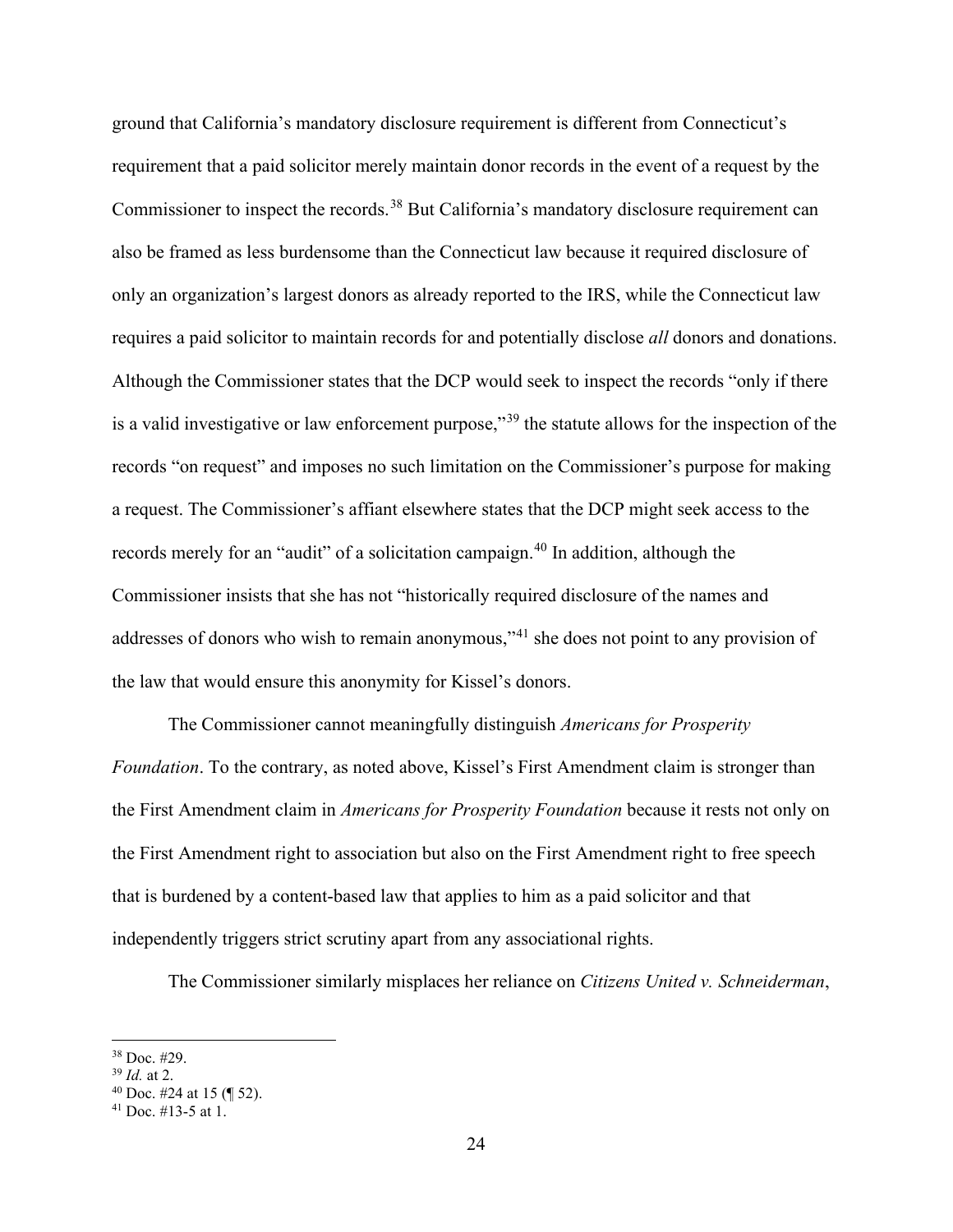882 F.3d 374 (2d Cir. 2018). That case—like *Americans for Prosperity Foundation*—involved no more than a disclosure requirement imposed on non-profit organizations to disclose their donors on a yearly basis. It did not involve as here a disclosure requirement that was imposed on a class of persons—paid solicitors—that has been defined by reference to the content of the persons' speech.

The statute's donor record-keeping and inspection requirement is not narrowly tailored to serve a compelling purpose. Accordingly, Kissel has established a clear and substantial likelihood of success with respect to his claim that the requirement violates his right to free speech under the First Amendment.

### *B. Irreparable harm*

As a general matter, "[t]he loss of First Amendment freedoms, for even minimal periods of time, unquestionably constitutes irreparable injury." *Agudath Israel of Am. v. Cuomo*, 983 F.3d 620, 636 (2d Cir. 2020) (quoting *Roman Catholic Diocese of Brooklyn v. Cuomo*, 141 S. Ct. 63, 67 (2020) (*per curiam*)). As the Second Circuit has noted, "[b]ecause the deprivation of First Amendment rights is an irreparable harm, in First Amendment cases the likelihood of success on the merits is the dominant, if not the dispositive, factor." *Id.* at 637.

I am satisfied from Kissel's submissions that he will suffer irreparable harm with respect to three of the four provisions of the SCFA that he now challenges by way of his preliminary injunction motion if they are permitted to be enforced against him. First, he will be irreparably harmed if he must comply with the 20-day notice requirement and especially the requirement that he submit the text of any intended solicitation. As Kissel makes clear, the notice and script requirements preclude him from engaging in protected solicitation speech in immediate response to breaking news events that in today's 24/7 news cycle are often most critical to solicitation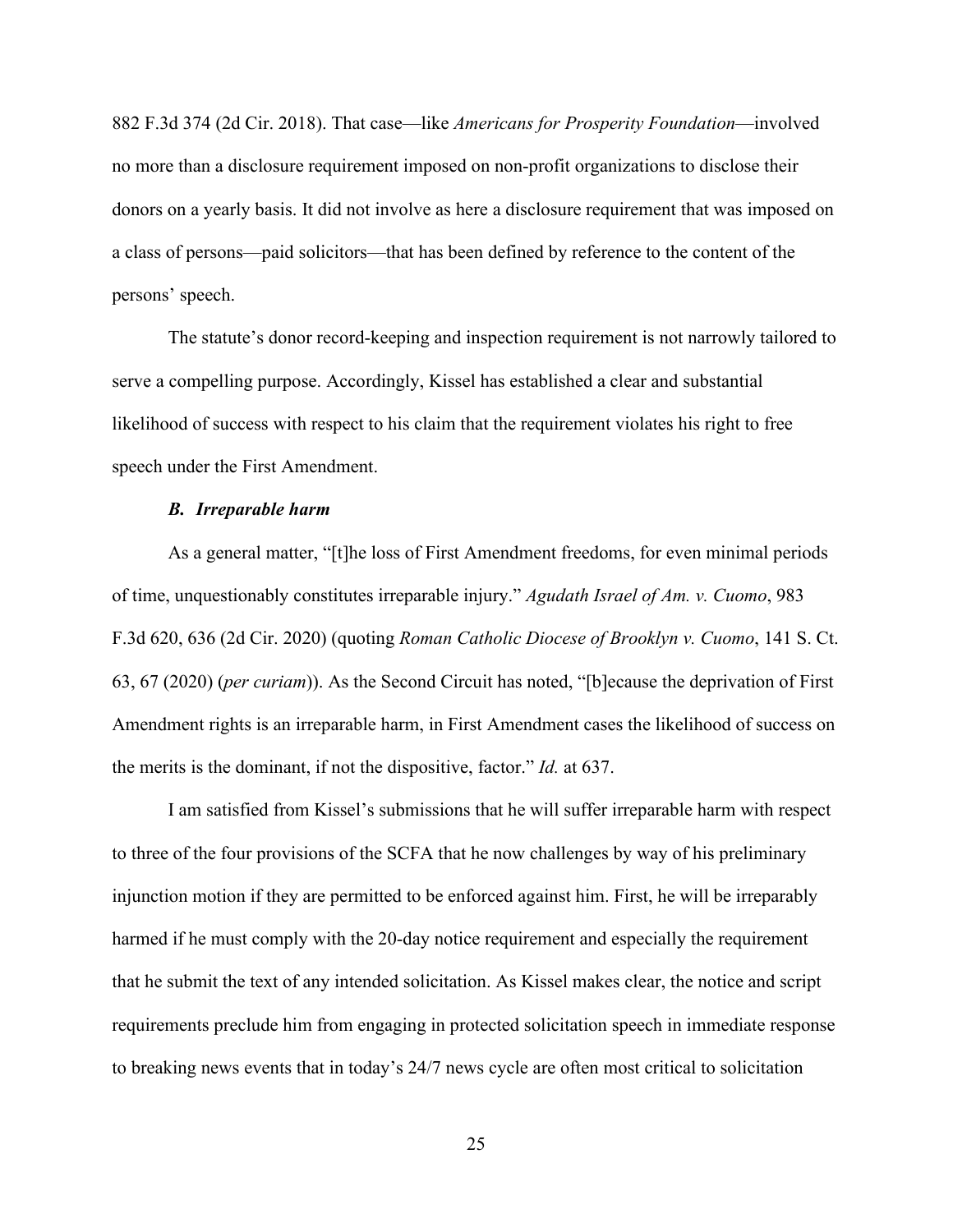campaigns.<sup>42</sup> Kissel similarly states that he wishes to speak out critically against existing government policies as part of his solicitation activities for JMC but that the notice and script requirements deter him from speaking as candidly as he otherwise would to prospective donors.<sup>43</sup> Although the Commissioner suggests that she would not enforce the solicitation requirement for each individual solicitation but only for each solicitation campaign or contract period, the result is still that Kissel must abstain from engaging in protected speech for a 20-day time period.

As for the financial disclosure requirement, the Commissioner represents that the DCP no longer enforces this requirement. Kissel has accepted this representation and states that "a preliminary injunction on this issue is likely unnecessary."<sup>44</sup> In light of this concession, I conclude that Kissel has not shown irreparable harm as to the financial disclosure requirement.

Lastly, as to the donor record-keeping and inspection requirement, I agree with Kissel that, in view of the controversial issues taken on by him and the JMC, there is a fair likelihood that some potential donors will refrain from donating through Kissel if he must keep detailed records of their identities and donations as required by the SCFA and subject to the possibility that the DCP will decide to exercise its right under the statute to inspect these records.<sup>45</sup> As the Supreme Court stated in *Americans for Prosperity Foundation*, "[w]hen it comes to a person's beliefs and associations, broad and sweeping state inquiries into these protected areas ... discourage citizens from exercising rights protected by the Constitution." 141 S. Ct. at 2384.

## *C. Balance of the equities and the public interest*

Kissel seeks a preliminary injunction that is narrow and consistent with an as-applied

<sup>&</sup>lt;sup>42</sup> Doc. #13-1 at 22-23; Doc. #13-2 at 10  $($  $\parallel$  40).

<sup>&</sup>lt;sup>43</sup> Doc. #13-2 at 11-12 ( $\P$  42-45).<br><sup>44</sup> Doc. #26 at 11 n.8.

<sup>45</sup> Doc. #13-2 at 12-13 (¶¶ 48-49).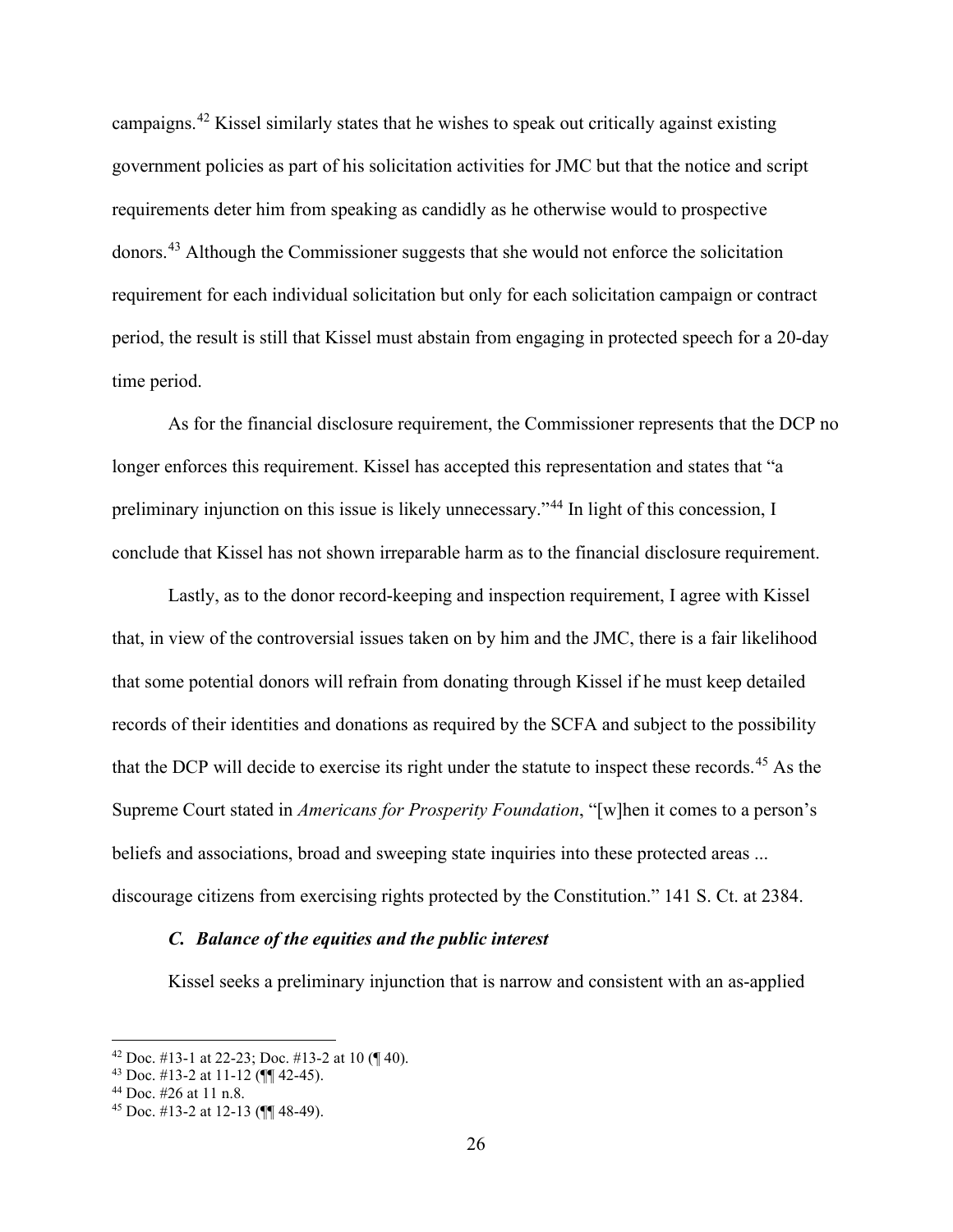challenge only to himself and for no other paid solicitor. The Commissioner has not suggested any reason to suppose that Kissel is poised to perpetrate a fraud or misinform the public if he is relieved for the duration of this litigation from the burden of complying with the 20-day notice requirement, the literature requirement, and the record-keeping and inspection requirement. The Commissioner will remain free for the balance of the litigation to administer and enforce the paid solicitor requirements as to all persons other than Kissel. Accordingly, I conclude in light of Kissel's very strong showing of a likelihood of success on his challenges to the 20-day notice requirement, the literature requirement, and the record-keeping and inspection requirement that the balance of equities and the public interest favor the grant of a preliminary injunction.

I will therefore grant Kissel's motion for a preliminary injunction in part to enjoin the Commissioner from enforcing the 20-day notice requirement, the literature requirement, and the donor record-keeping and inspection requirements of the SCFA against Kissel as an individual. On the other hand, because Kissel has not shown a likelihood of success as to his vagueness and overbreadth challenges to the definition of solicitation and because Kissel has not shown irreparable harm as to the financial disclosure requirement, I will deny his motion for a preliminary injunction in these respects.

#### **CONCLUSION**

For the reasons set forth above, plaintiff Adam Kissel's motion for a preliminary injunction (Doc. #13) is GRANTED in part and DENIED in part. The motion is DENIED as to Kissel's vagueness and overbreadth challenges to the definition of "solicitation" under Conn. Gen. Stat. § 21a-190a(3). The motion is DENIED as to Kissel's challenge to the financial disclosure requirement under Conn. Gen. Stat. § 21a-190f(e). The motion is GRANTED as to Kissel's challenge to the 20-day notice and literature requirements of Conn. Gen. Stat. § 21a